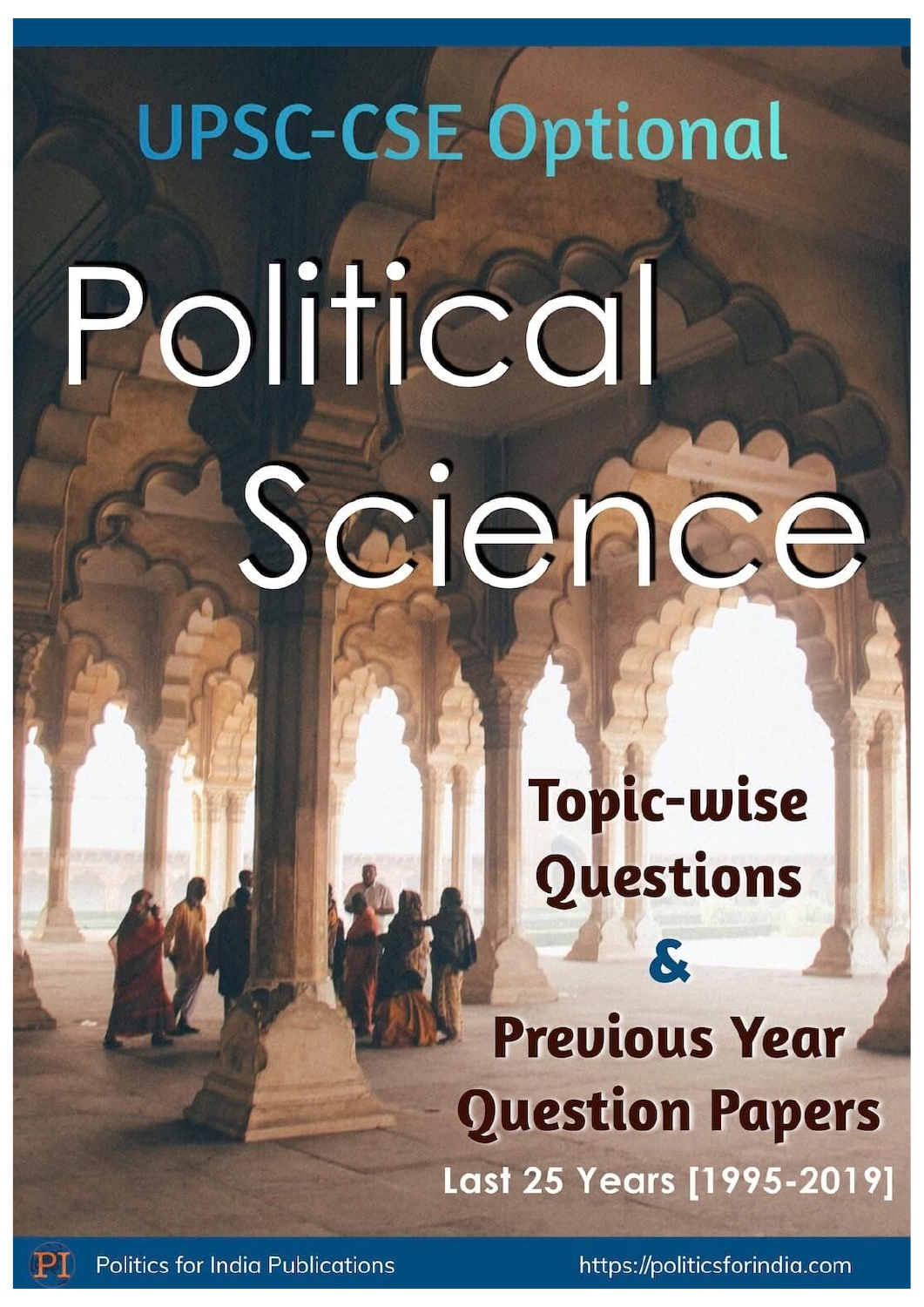#### TABLE OF CONTENT

| A WORD WITH THE STUDENTS      | 5 |
|-------------------------------|---|
| PRACTICES ADOPTED IN THE BOOK | 6 |
| UNDERSTANDING GRAPHS          |   |
| QUESTION CODE                 |   |

Paper 1 Section A: Political Theory.

| 1] POLITICAL THEORY: MEANING AND |    |
|----------------------------------|----|
| APPROACHES.                      | 9  |
| 2] THEORIES OF STATE             | 10 |
| 3] JUSTICE                       | 10 |
| 4] EQUALITY                      | 11 |
| 5] RIGHTS                        | 11 |
| 6] DEMOCRACY                     | 11 |
| 7] POWER                         | 12 |
| 8] IDEOLOGIES                    | 13 |
| 8.1] LIBERALISM                  | 13 |
| 8.2] SOCIALISM                   | 13 |
| 8.3] MARXISM                     | 14 |
| 8.4] FASCISM                     | 14 |
| 8.6] FEMINISM                    | 14 |
| 8.7] POSTMODERNISM               | 14 |
| 8.8] END OF IDEOLOGY             | 14 |
| 9] INDIAN POLITICAL THOUGHT      | 15 |
| 9.1] DHARMASHASTRA               | 15 |
| 9.2] ARTHASHASTRA                | 15 |
| 9.3] BUDDHIST POLITICAL          |    |
| <b>TRADITION</b>                 | 16 |
| 9.4] SIR SYED AHMED KHAN         | 16 |
| 9.5] SRI AUROBINDO               | 16 |
| 9.6] MK GANDHI                   | 16 |
| 9.7] BR AMBEDKAR                 | 16 |
| 9.8] MN ROY                      | 16 |
| 10] WESTERN POLITICAL THOUGHT    | 17 |
| <b>10.1] PLATO</b>               | 17 |
| 10.2] ARISTOTLE                  | 18 |
| 10.3] MACHIAVELLI                | 18 |
| 10.4] THOMAS HOBBES              | 18 |
| 10.5] JOHN LOCKE                 | 19 |
| 10.6] JS MILL                    | 19 |
| 10.7] KARL MARX                  | 20 |

| 10.8] GRAMSCI       | 20 |
|---------------------|----|
| 10.9] HANNAH ARENDT | 20 |

**Paper 1 Section B: Indian Government** and Politics

| 1] INDIAN NATIONALISM                                         | 23 |
|---------------------------------------------------------------|----|
| 1.1] POLITICAL STRATEGIES OF                                  |    |
| <b>INDIA'S FREEDOM STRUGGLE</b>                               | 23 |
| 1.2] PERSPECTIVES ON INDIAN<br><b>NATIONAL MOVEMENT</b>       |    |
|                                                               | 24 |
| 2] MAKING OF THE INDIAN<br><b>CONSTITUTION</b>                | 24 |
| 3] SALIENT FEATURES OF INDIAN                                 |    |
| <b>CONSTITUTION</b>                                           | 25 |
| 3.1] PREAMBLE                                                 | 25 |
| 3.2] FUNDAMENTAL RIGHTS AND<br><b>DUTIES</b>                  | 26 |
| 3.3] DIRECTIVE PRINCIPLES OF                                  |    |
| <b>STATE POLICY</b>                                           | 26 |
| 3.4] PARLIAMENTARY SYSTEM                                     | 26 |
| 3.5] AMENDMENT PROCEDURE,                                     |    |
| <b>JUDICIAL REVIEW AND BASIC</b><br><b>STRUCTURE DOCTRINE</b> |    |
| 4] PRINCIPAL ORGANS OF                                        | 27 |
| <b>GOVERNMENT.</b>                                            | 27 |
| 4.1] EXECUTIVE                                                | 27 |
| 4.2] LEGISLATURE                                              | 28 |
| 4.3] JUDICIARY                                                | 28 |
| 5] GRASSROOT DEMOCRACY                                        | 29 |
| 6] STATUTORY INSTITUTIONS /                                   |    |
| COMMISSIONS.                                                  | 29 |
| 7] FEDERALISM                                                 | 30 |
| 8] PLANNING AND ECONOMIC                                      |    |
| DEVELOPMENT.                                                  | 30 |
| 9] CASTE, RELIGION AND ETHNICITY IN                           |    |
| <b>INDIAN POLITICS</b>                                        | 31 |
| 10] PARTY SYSTEM                                              | 32 |
| 10.2] ELECTORAL BEHAVIOUR                                     | 33 |
| 10.3] PRESSURE GROUPS                                         | 33 |
| 11] SOCIAL MOVEMENT                                           | 33 |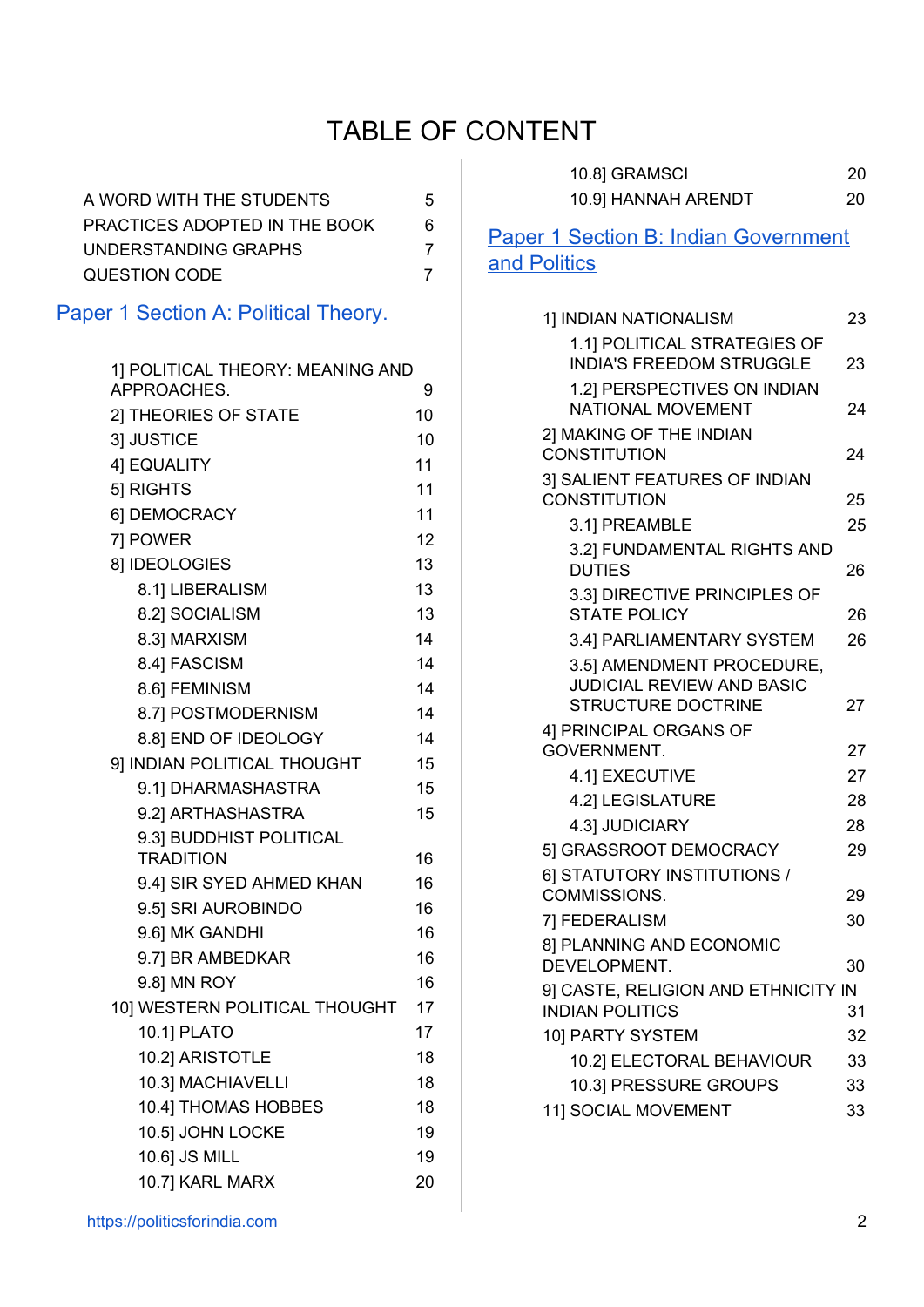#### **Paper 2 Section A: Comparative Political Analysis and International Politics**

| 1.2] INSTITUTIONS OF POLICY<br>2] STATE IN COMPARATIVE<br>50<br><b>MAKING</b><br><b>PERSPECTIVE</b><br>36<br>2] INDIA AND THE NON-ALIGNMENT<br>3] POLITICS OF REPRESENTATION AND<br><b>MOVEMENT</b><br>50<br><b>PARTICIPATION</b><br>36<br>51<br>3] INDIA AND SOUTH ASIA<br>37<br>4] GLOBALISATION<br>52<br>3.1] REGIONAL COOPERATION<br>5] APPROACHES TO STUDY<br><b>INTERNATIONAL RELATIONS</b><br>38<br>3.2] INDIA - PAKISTAN RELATIONS 52<br>3.3] INDIA - NEPAL & INDIA - BHUTAN<br>5.1] IDEALIST / LIBERAL TRADITION<br><b>RELATIONS</b><br>38<br>53<br>3.4] INDIA - BANGLADESH<br>39<br>5.2] REALIST<br><b>RELATIONS</b><br>53<br>5.3] MARXIST<br>39<br>3.5] INDIA - SRI LANKA RELATIONS 53<br>5.4] FUNCTIONALIST AND SYSTEMS<br>3.6] INDIA - SOUTHEAST ASIA<br><b>THEORY</b><br>39<br><b>RELATIONS</b><br>53<br>6] KEY CONCEPTS IN IR<br>40<br>4] INDIA AND THE GLOBAL SOUTH<br>54<br>6.1] NATIONAL INTEREST<br>40<br>4.1] RELATIONS WITH AFRICA AND<br>6.2] SECURITY AND POWER<br>41<br><b>LATIN AMERICA</b><br>54<br>6.3] BALANCE OF POWER<br>41<br>4.2] NIEO AND WTO NEGOTIATIONS.<br>6.4] DETERRENCE<br>41<br>54<br>6.5] TRANSNATIONAL ACTORS<br>42<br>5] INDIA AND THE GLOBAL CENTRES OF<br>6.6] COLLECTIVE SECURITY<br>42<br><b>POWER</b><br>55<br>6.7] WORLD CAPITALIST ECONOMY<br>55<br>5.1] INDIA - USA<br>42<br>5.2] INDIA - EU<br>56<br>7] CHANGING INTERNATIONAL<br>5.3] INDIA - JAPAN<br>56<br>POLITICAL ORDER<br>42<br>5.4] INDIA - CHINA<br>56<br>7A] RISE OF SUPERPOWERS & 7C]<br>5.5] INDIA - RUSSIA<br>57<br><b>COLLAPSE OF SOVIET UNION</b><br>42<br>6] INDIA AND THE UN SYSTEM<br>57<br>7B] NON-ALIGNMENT MOVEMENT<br>7] INDIA AND THE NUCLEAR QUESTION<br>(NAM)<br>43<br>58<br>8] EVOLUTION OF INTERNATIONAL<br><b>ECONOMIC SYSTEM</b><br>43<br>8] RECENT DEVELOPMENTS IN INDIAN<br><b>FOREIGN POLICY</b><br>59<br>9] UNITED NATIONS<br>44<br>10] REGIONALISATION OF WORLD<br><b>POLITICS</b><br>45<br>11] CONTEMPORARY GLOBAL<br><b>CONCERNS</b><br>46<br>11.1] DEMOCRACY<br>46<br>11.2] HUMAN RIGHTS<br>46<br>11.3] ENVIRONMENT<br>46<br>11.4] GENDER JUSTICE<br>47<br>11.5] TERRORISM<br>47<br>11.6] NUCLEAR PROLIFERATION<br>48 | 1] COMPARATIVE POLITICS      | 35 | 49<br><b>POLICY</b> |   |
|-----------------------------------------------------------------------------------------------------------------------------------------------------------------------------------------------------------------------------------------------------------------------------------------------------------------------------------------------------------------------------------------------------------------------------------------------------------------------------------------------------------------------------------------------------------------------------------------------------------------------------------------------------------------------------------------------------------------------------------------------------------------------------------------------------------------------------------------------------------------------------------------------------------------------------------------------------------------------------------------------------------------------------------------------------------------------------------------------------------------------------------------------------------------------------------------------------------------------------------------------------------------------------------------------------------------------------------------------------------------------------------------------------------------------------------------------------------------------------------------------------------------------------------------------------------------------------------------------------------------------------------------------------------------------------------------------------------------------------------------------------------------------------------------------------------------------------------------------------------------------------------------------------------------------------------------------------------------------------------------------------------------------------------------------------------------------------------------------------------------------------------------------------------------|------------------------------|----|---------------------|---|
|                                                                                                                                                                                                                                                                                                                                                                                                                                                                                                                                                                                                                                                                                                                                                                                                                                                                                                                                                                                                                                                                                                                                                                                                                                                                                                                                                                                                                                                                                                                                                                                                                                                                                                                                                                                                                                                                                                                                                                                                                                                                                                                                                                 |                              |    |                     |   |
|                                                                                                                                                                                                                                                                                                                                                                                                                                                                                                                                                                                                                                                                                                                                                                                                                                                                                                                                                                                                                                                                                                                                                                                                                                                                                                                                                                                                                                                                                                                                                                                                                                                                                                                                                                                                                                                                                                                                                                                                                                                                                                                                                                 |                              |    |                     |   |
|                                                                                                                                                                                                                                                                                                                                                                                                                                                                                                                                                                                                                                                                                                                                                                                                                                                                                                                                                                                                                                                                                                                                                                                                                                                                                                                                                                                                                                                                                                                                                                                                                                                                                                                                                                                                                                                                                                                                                                                                                                                                                                                                                                 |                              |    |                     |   |
|                                                                                                                                                                                                                                                                                                                                                                                                                                                                                                                                                                                                                                                                                                                                                                                                                                                                                                                                                                                                                                                                                                                                                                                                                                                                                                                                                                                                                                                                                                                                                                                                                                                                                                                                                                                                                                                                                                                                                                                                                                                                                                                                                                 |                              |    |                     |   |
|                                                                                                                                                                                                                                                                                                                                                                                                                                                                                                                                                                                                                                                                                                                                                                                                                                                                                                                                                                                                                                                                                                                                                                                                                                                                                                                                                                                                                                                                                                                                                                                                                                                                                                                                                                                                                                                                                                                                                                                                                                                                                                                                                                 |                              |    |                     |   |
|                                                                                                                                                                                                                                                                                                                                                                                                                                                                                                                                                                                                                                                                                                                                                                                                                                                                                                                                                                                                                                                                                                                                                                                                                                                                                                                                                                                                                                                                                                                                                                                                                                                                                                                                                                                                                                                                                                                                                                                                                                                                                                                                                                 |                              |    |                     |   |
|                                                                                                                                                                                                                                                                                                                                                                                                                                                                                                                                                                                                                                                                                                                                                                                                                                                                                                                                                                                                                                                                                                                                                                                                                                                                                                                                                                                                                                                                                                                                                                                                                                                                                                                                                                                                                                                                                                                                                                                                                                                                                                                                                                 |                              |    |                     |   |
|                                                                                                                                                                                                                                                                                                                                                                                                                                                                                                                                                                                                                                                                                                                                                                                                                                                                                                                                                                                                                                                                                                                                                                                                                                                                                                                                                                                                                                                                                                                                                                                                                                                                                                                                                                                                                                                                                                                                                                                                                                                                                                                                                                 |                              |    |                     |   |
|                                                                                                                                                                                                                                                                                                                                                                                                                                                                                                                                                                                                                                                                                                                                                                                                                                                                                                                                                                                                                                                                                                                                                                                                                                                                                                                                                                                                                                                                                                                                                                                                                                                                                                                                                                                                                                                                                                                                                                                                                                                                                                                                                                 |                              |    |                     |   |
|                                                                                                                                                                                                                                                                                                                                                                                                                                                                                                                                                                                                                                                                                                                                                                                                                                                                                                                                                                                                                                                                                                                                                                                                                                                                                                                                                                                                                                                                                                                                                                                                                                                                                                                                                                                                                                                                                                                                                                                                                                                                                                                                                                 |                              |    |                     |   |
|                                                                                                                                                                                                                                                                                                                                                                                                                                                                                                                                                                                                                                                                                                                                                                                                                                                                                                                                                                                                                                                                                                                                                                                                                                                                                                                                                                                                                                                                                                                                                                                                                                                                                                                                                                                                                                                                                                                                                                                                                                                                                                                                                                 |                              |    |                     |   |
|                                                                                                                                                                                                                                                                                                                                                                                                                                                                                                                                                                                                                                                                                                                                                                                                                                                                                                                                                                                                                                                                                                                                                                                                                                                                                                                                                                                                                                                                                                                                                                                                                                                                                                                                                                                                                                                                                                                                                                                                                                                                                                                                                                 |                              |    |                     |   |
|                                                                                                                                                                                                                                                                                                                                                                                                                                                                                                                                                                                                                                                                                                                                                                                                                                                                                                                                                                                                                                                                                                                                                                                                                                                                                                                                                                                                                                                                                                                                                                                                                                                                                                                                                                                                                                                                                                                                                                                                                                                                                                                                                                 |                              |    |                     |   |
|                                                                                                                                                                                                                                                                                                                                                                                                                                                                                                                                                                                                                                                                                                                                                                                                                                                                                                                                                                                                                                                                                                                                                                                                                                                                                                                                                                                                                                                                                                                                                                                                                                                                                                                                                                                                                                                                                                                                                                                                                                                                                                                                                                 |                              |    |                     |   |
|                                                                                                                                                                                                                                                                                                                                                                                                                                                                                                                                                                                                                                                                                                                                                                                                                                                                                                                                                                                                                                                                                                                                                                                                                                                                                                                                                                                                                                                                                                                                                                                                                                                                                                                                                                                                                                                                                                                                                                                                                                                                                                                                                                 |                              |    |                     |   |
|                                                                                                                                                                                                                                                                                                                                                                                                                                                                                                                                                                                                                                                                                                                                                                                                                                                                                                                                                                                                                                                                                                                                                                                                                                                                                                                                                                                                                                                                                                                                                                                                                                                                                                                                                                                                                                                                                                                                                                                                                                                                                                                                                                 |                              |    |                     |   |
|                                                                                                                                                                                                                                                                                                                                                                                                                                                                                                                                                                                                                                                                                                                                                                                                                                                                                                                                                                                                                                                                                                                                                                                                                                                                                                                                                                                                                                                                                                                                                                                                                                                                                                                                                                                                                                                                                                                                                                                                                                                                                                                                                                 |                              |    |                     |   |
|                                                                                                                                                                                                                                                                                                                                                                                                                                                                                                                                                                                                                                                                                                                                                                                                                                                                                                                                                                                                                                                                                                                                                                                                                                                                                                                                                                                                                                                                                                                                                                                                                                                                                                                                                                                                                                                                                                                                                                                                                                                                                                                                                                 |                              |    |                     |   |
|                                                                                                                                                                                                                                                                                                                                                                                                                                                                                                                                                                                                                                                                                                                                                                                                                                                                                                                                                                                                                                                                                                                                                                                                                                                                                                                                                                                                                                                                                                                                                                                                                                                                                                                                                                                                                                                                                                                                                                                                                                                                                                                                                                 |                              |    |                     |   |
|                                                                                                                                                                                                                                                                                                                                                                                                                                                                                                                                                                                                                                                                                                                                                                                                                                                                                                                                                                                                                                                                                                                                                                                                                                                                                                                                                                                                                                                                                                                                                                                                                                                                                                                                                                                                                                                                                                                                                                                                                                                                                                                                                                 |                              |    |                     |   |
|                                                                                                                                                                                                                                                                                                                                                                                                                                                                                                                                                                                                                                                                                                                                                                                                                                                                                                                                                                                                                                                                                                                                                                                                                                                                                                                                                                                                                                                                                                                                                                                                                                                                                                                                                                                                                                                                                                                                                                                                                                                                                                                                                                 |                              |    |                     |   |
|                                                                                                                                                                                                                                                                                                                                                                                                                                                                                                                                                                                                                                                                                                                                                                                                                                                                                                                                                                                                                                                                                                                                                                                                                                                                                                                                                                                                                                                                                                                                                                                                                                                                                                                                                                                                                                                                                                                                                                                                                                                                                                                                                                 |                              |    |                     |   |
|                                                                                                                                                                                                                                                                                                                                                                                                                                                                                                                                                                                                                                                                                                                                                                                                                                                                                                                                                                                                                                                                                                                                                                                                                                                                                                                                                                                                                                                                                                                                                                                                                                                                                                                                                                                                                                                                                                                                                                                                                                                                                                                                                                 |                              |    |                     |   |
|                                                                                                                                                                                                                                                                                                                                                                                                                                                                                                                                                                                                                                                                                                                                                                                                                                                                                                                                                                                                                                                                                                                                                                                                                                                                                                                                                                                                                                                                                                                                                                                                                                                                                                                                                                                                                                                                                                                                                                                                                                                                                                                                                                 |                              |    |                     |   |
|                                                                                                                                                                                                                                                                                                                                                                                                                                                                                                                                                                                                                                                                                                                                                                                                                                                                                                                                                                                                                                                                                                                                                                                                                                                                                                                                                                                                                                                                                                                                                                                                                                                                                                                                                                                                                                                                                                                                                                                                                                                                                                                                                                 |                              |    |                     |   |
|                                                                                                                                                                                                                                                                                                                                                                                                                                                                                                                                                                                                                                                                                                                                                                                                                                                                                                                                                                                                                                                                                                                                                                                                                                                                                                                                                                                                                                                                                                                                                                                                                                                                                                                                                                                                                                                                                                                                                                                                                                                                                                                                                                 |                              |    |                     |   |
|                                                                                                                                                                                                                                                                                                                                                                                                                                                                                                                                                                                                                                                                                                                                                                                                                                                                                                                                                                                                                                                                                                                                                                                                                                                                                                                                                                                                                                                                                                                                                                                                                                                                                                                                                                                                                                                                                                                                                                                                                                                                                                                                                                 |                              |    |                     |   |
|                                                                                                                                                                                                                                                                                                                                                                                                                                                                                                                                                                                                                                                                                                                                                                                                                                                                                                                                                                                                                                                                                                                                                                                                                                                                                                                                                                                                                                                                                                                                                                                                                                                                                                                                                                                                                                                                                                                                                                                                                                                                                                                                                                 |                              |    |                     |   |
|                                                                                                                                                                                                                                                                                                                                                                                                                                                                                                                                                                                                                                                                                                                                                                                                                                                                                                                                                                                                                                                                                                                                                                                                                                                                                                                                                                                                                                                                                                                                                                                                                                                                                                                                                                                                                                                                                                                                                                                                                                                                                                                                                                 |                              |    |                     |   |
|                                                                                                                                                                                                                                                                                                                                                                                                                                                                                                                                                                                                                                                                                                                                                                                                                                                                                                                                                                                                                                                                                                                                                                                                                                                                                                                                                                                                                                                                                                                                                                                                                                                                                                                                                                                                                                                                                                                                                                                                                                                                                                                                                                 |                              |    |                     |   |
|                                                                                                                                                                                                                                                                                                                                                                                                                                                                                                                                                                                                                                                                                                                                                                                                                                                                                                                                                                                                                                                                                                                                                                                                                                                                                                                                                                                                                                                                                                                                                                                                                                                                                                                                                                                                                                                                                                                                                                                                                                                                                                                                                                 |                              |    |                     |   |
|                                                                                                                                                                                                                                                                                                                                                                                                                                                                                                                                                                                                                                                                                                                                                                                                                                                                                                                                                                                                                                                                                                                                                                                                                                                                                                                                                                                                                                                                                                                                                                                                                                                                                                                                                                                                                                                                                                                                                                                                                                                                                                                                                                 |                              |    |                     |   |
|                                                                                                                                                                                                                                                                                                                                                                                                                                                                                                                                                                                                                                                                                                                                                                                                                                                                                                                                                                                                                                                                                                                                                                                                                                                                                                                                                                                                                                                                                                                                                                                                                                                                                                                                                                                                                                                                                                                                                                                                                                                                                                                                                                 |                              |    |                     |   |
|                                                                                                                                                                                                                                                                                                                                                                                                                                                                                                                                                                                                                                                                                                                                                                                                                                                                                                                                                                                                                                                                                                                                                                                                                                                                                                                                                                                                                                                                                                                                                                                                                                                                                                                                                                                                                                                                                                                                                                                                                                                                                                                                                                 |                              |    |                     |   |
|                                                                                                                                                                                                                                                                                                                                                                                                                                                                                                                                                                                                                                                                                                                                                                                                                                                                                                                                                                                                                                                                                                                                                                                                                                                                                                                                                                                                                                                                                                                                                                                                                                                                                                                                                                                                                                                                                                                                                                                                                                                                                                                                                                 |                              |    |                     |   |
|                                                                                                                                                                                                                                                                                                                                                                                                                                                                                                                                                                                                                                                                                                                                                                                                                                                                                                                                                                                                                                                                                                                                                                                                                                                                                                                                                                                                                                                                                                                                                                                                                                                                                                                                                                                                                                                                                                                                                                                                                                                                                                                                                                 |                              |    |                     |   |
|                                                                                                                                                                                                                                                                                                                                                                                                                                                                                                                                                                                                                                                                                                                                                                                                                                                                                                                                                                                                                                                                                                                                                                                                                                                                                                                                                                                                                                                                                                                                                                                                                                                                                                                                                                                                                                                                                                                                                                                                                                                                                                                                                                 |                              |    |                     |   |
|                                                                                                                                                                                                                                                                                                                                                                                                                                                                                                                                                                                                                                                                                                                                                                                                                                                                                                                                                                                                                                                                                                                                                                                                                                                                                                                                                                                                                                                                                                                                                                                                                                                                                                                                                                                                                                                                                                                                                                                                                                                                                                                                                                 |                              |    |                     |   |
|                                                                                                                                                                                                                                                                                                                                                                                                                                                                                                                                                                                                                                                                                                                                                                                                                                                                                                                                                                                                                                                                                                                                                                                                                                                                                                                                                                                                                                                                                                                                                                                                                                                                                                                                                                                                                                                                                                                                                                                                                                                                                                                                                                 | https://politicsforindia.com |    |                     | 3 |

#### Paper 2 Section B: India and the World

| 1] INDIAN FOREIGN POLICY                                | 49 |
|---------------------------------------------------------|----|
| 1.1] DETERMINANTS OF FOREIGN<br><b>POLICY</b>           | 49 |
|                                                         |    |
| 1.2] INSTITUTIONS OF POLICY<br><b>MAKING</b>            | 50 |
| 2] INDIA AND THE NON-ALIGNMENT<br><b>MOVEMENT</b>       | 50 |
| 3] INDIA AND SOUTH ASIA                                 | 51 |
|                                                         |    |
| 3.1] REGIONAL COOPERATION                               | 52 |
| 3.2] INDIA - PAKISTAN RELATIONS 52                      |    |
| 3.3] INDIA - NEPAL & INDIA - BHUTAN<br><b>RELATIONS</b> | 53 |
| 3.4] INDIA - BANGLADESH                                 |    |
| <b>RELATIONS</b>                                        | 53 |
| 3.5] INDIA - SRI LANKA RELATIONS 53                     |    |
| 3.6] INDIA - SOUTHEAST ASIA                             |    |
| <b>RELATIONS</b>                                        | 53 |
| 4] INDIA AND THE GLOBAL SOUTH                           | 54 |
| 4.1] RELATIONS WITH AFRICA AND                          |    |
| <b>LATIN AMERICA</b>                                    | 54 |
| 4.2] NIEO AND WTO NEGOTIATIONS.<br>54                   |    |
| 5] INDIA AND THE GLOBAL CENTRES OF<br><b>POWER</b>      | 55 |
| 5.1] INDIA - USA                                        | 55 |
| 5.2] INDIA - EU                                         | 56 |
| 5.3] INDIA - JAPAN                                      | 56 |
| 5.4] INDIA - CHINA                                      | 56 |
| 5.5] INDIA - RUSSIA                                     | 57 |
| 6] INDIA AND THE UN SYSTEM                              | 57 |
|                                                         |    |
| 7] INDIA AND THE NUCLEAR QUESTION<br>58                 |    |
| 8] RECENT DEVELOPMENTS IN INDIAN                        |    |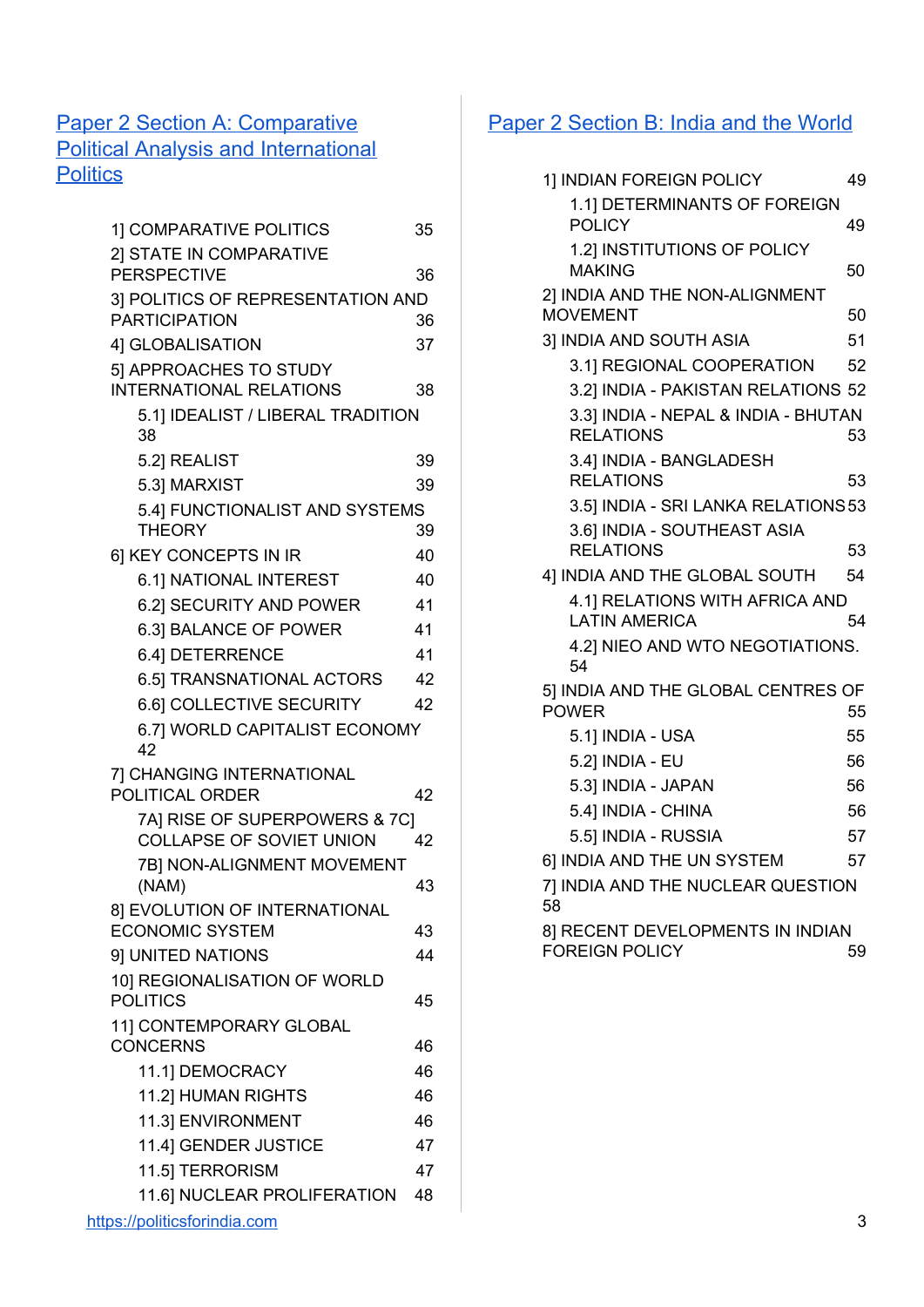#### **Previous Year Question Papers [1995** -2019]

| <b>Year 1995</b> | 60 |
|------------------|----|
| <b>Year 1996</b> | 61 |
| Year 1997        | 62 |
| <b>Year 1998</b> | 63 |
| <b>Year 1999</b> | 64 |
| <b>Year 2000</b> | 65 |
| <b>Year 2001</b> | 66 |
| <b>Year 2002</b> | 67 |
| <b>Year 2003</b> | 68 |
| <b>Year 2004</b> | 69 |
| <b>Year 2005</b> | 70 |
| <b>Year 2006</b> | 71 |
| <b>Year 2007</b> | 72 |
| <b>Year 2008</b> | 73 |
| <b>Year 2009</b> | 74 |
| <b>Year 2010</b> | 76 |
| <b>Year 2011</b> | 77 |
| <b>Year 2012</b> | 79 |
| <b>Year 2013</b> | 82 |
| <b>Year 2014</b> | 84 |
| <b>Year 2015</b> | 86 |
| <b>Year 2016</b> | 88 |
| <b>Year 2017</b> | 91 |
| <b>Year 2018</b> | 93 |
| <b>Year 2019</b> | 96 |

# **Visit https://products.politicsforindia.com to buy complete book**

https://politicsforindia.com 4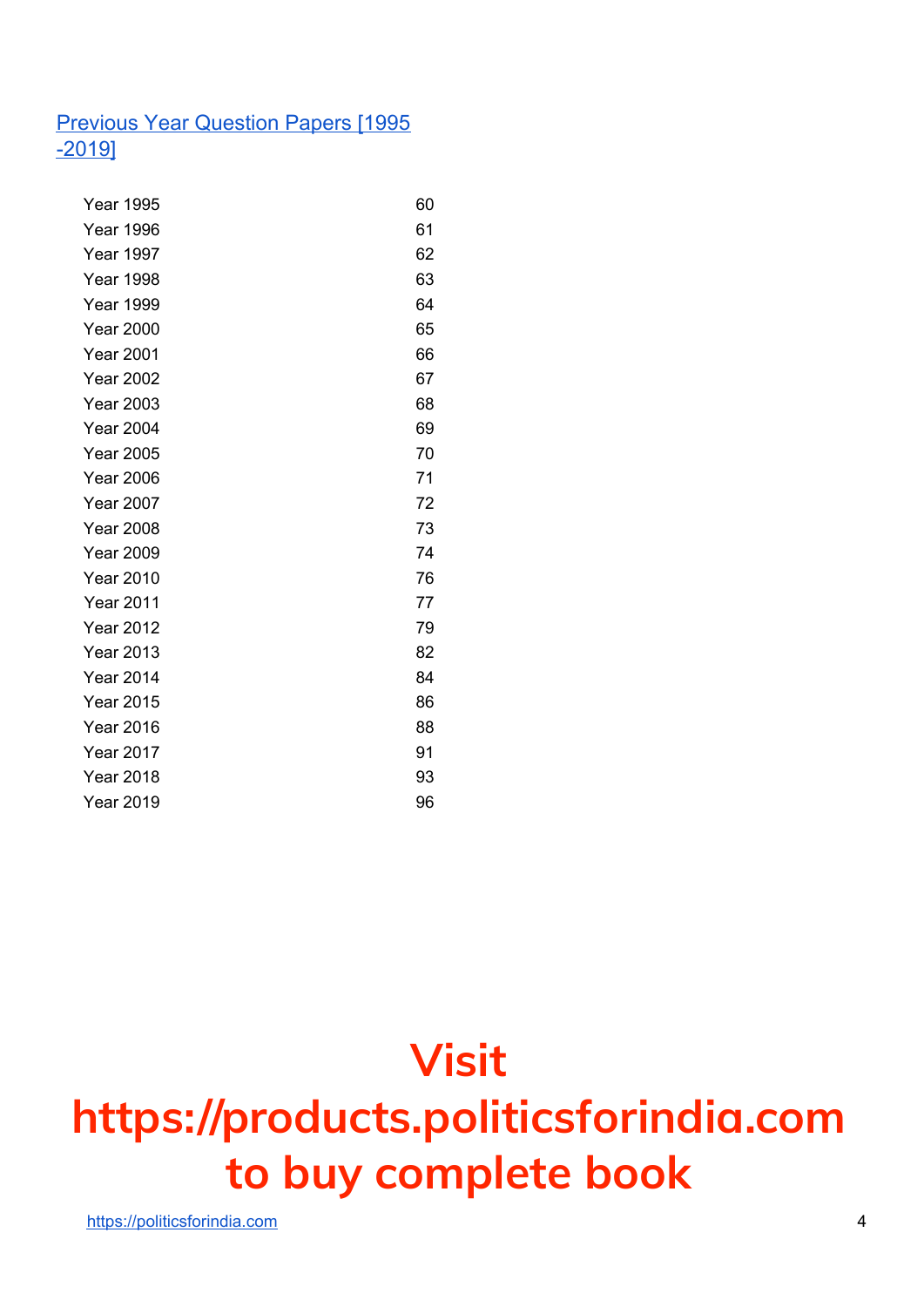#### A WORD WITH THE STUDENTS

Optional Subject plays a decisive role in the final result of UPSC-CSE. With an increasing number of students taking Political Science as an optional, a need was felt to have an analytical book to aid the student's preparation.

Time is an important consideration in an exam like CSE. With more than 10 subjects to study, each having its own vast material, coupled with ever accumulating current affairs, TIME MANAGEMENT is perhaps the most important skill an IAS aspirant should possess.

Our book is designed with the same purpose in mind. Knowing previous year questions asked on the topic will help you in direction of your studies. By having knowledge about *WEIGHTAGE OF EACH SECTION***,** you will be able to decide priorities and make maximum use of available time. This way, you will not only save a lot of time, but can get maximum marks in Political Science. To give an example,*BASED ON ANALYSIS OF PREVIOUS 8 YEARS PAPERS, 90% OF QUESTIONS COME FROM JUST 75% OF THE SYLLABUS.* **And given the optional nature of questions, this percentage can even go higher.**

We have also **classified different topics according to the syllabus provided by UPSC.**This was a much-needed step. It will help to avoid confusion and enhance clarity. We are also proud to say that, this is the*FIRST AND THE ONLY EBOOK*available for Topic-wise Political Science Previous Years Questions.

So, if you're having Political Science as an optional, this book is MUST to aid and enhance your preparation. You will save a lot of time and maximize your marks in UPSC Mains. We highly recommend this book for beginners as well as experts.

Publisher, Politics for India https://politicsforindia.com students@politicsforindia.com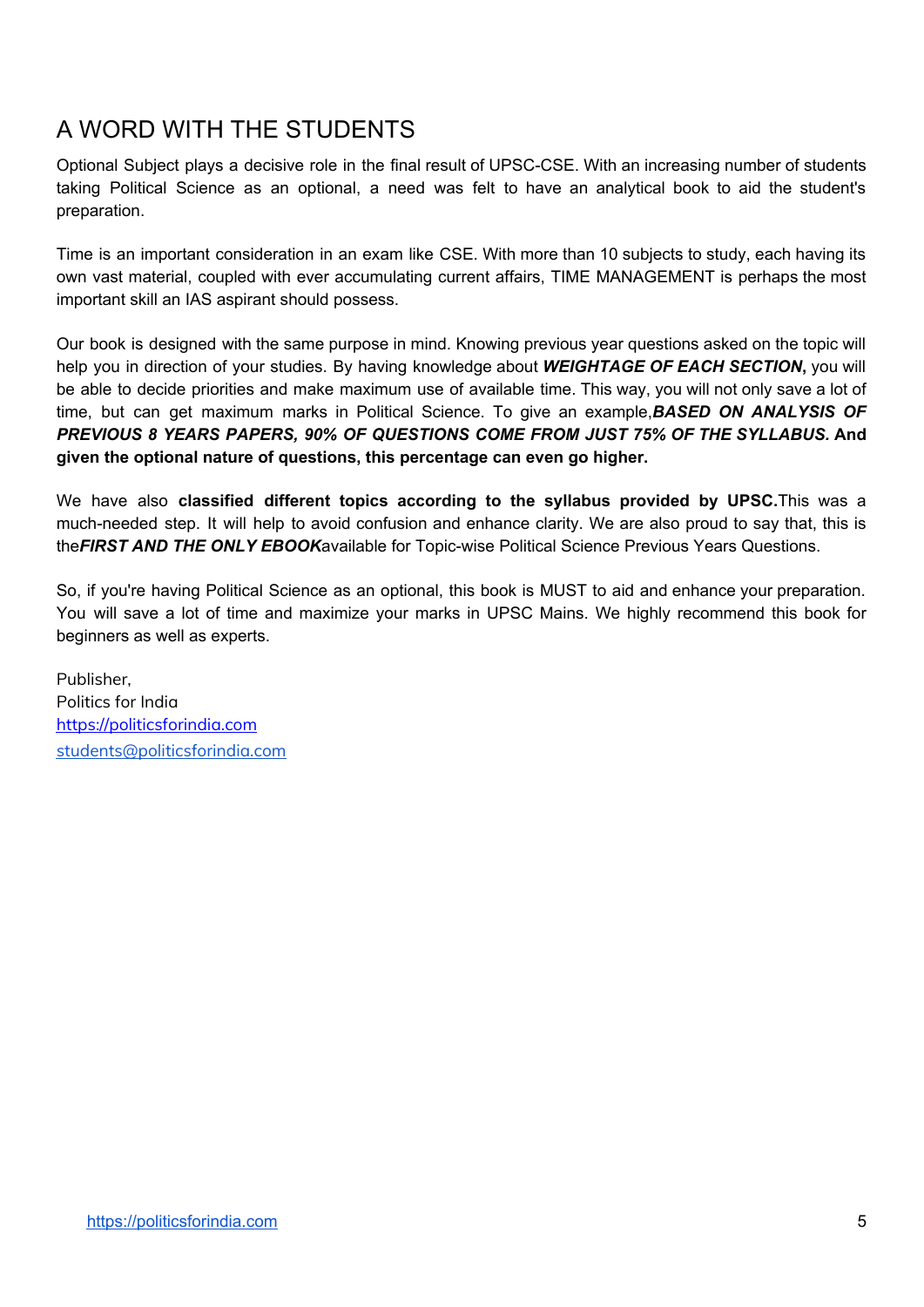#### PRACTICES ADOPTED IN THE BOOK

Political Science is a dynamic discipline. And so is the nature of question papers. The pattern of exam has changed a number of times over the past 25 years. So, we felt it's important to declare some practices we've adopted in this book.

Some old questions may not be part of the present syllabus but we've decided to keep them. So, if the question seems strange and it is from an old question paper, students should not worry about such questions being asked in exams.

Some questions cover more than one theoretical concept. So we've tried to keep such questions in both the sections of relevance.

The *TOPIC-WISE WEIGHTAGE OF EACH SECTION* is based on the last 8 years (2012-2019) papers. This was done because of changed syllabus and changing exam pattern over years. Last 8 years analysis is more helpful from an exam perspective than that of 25 years.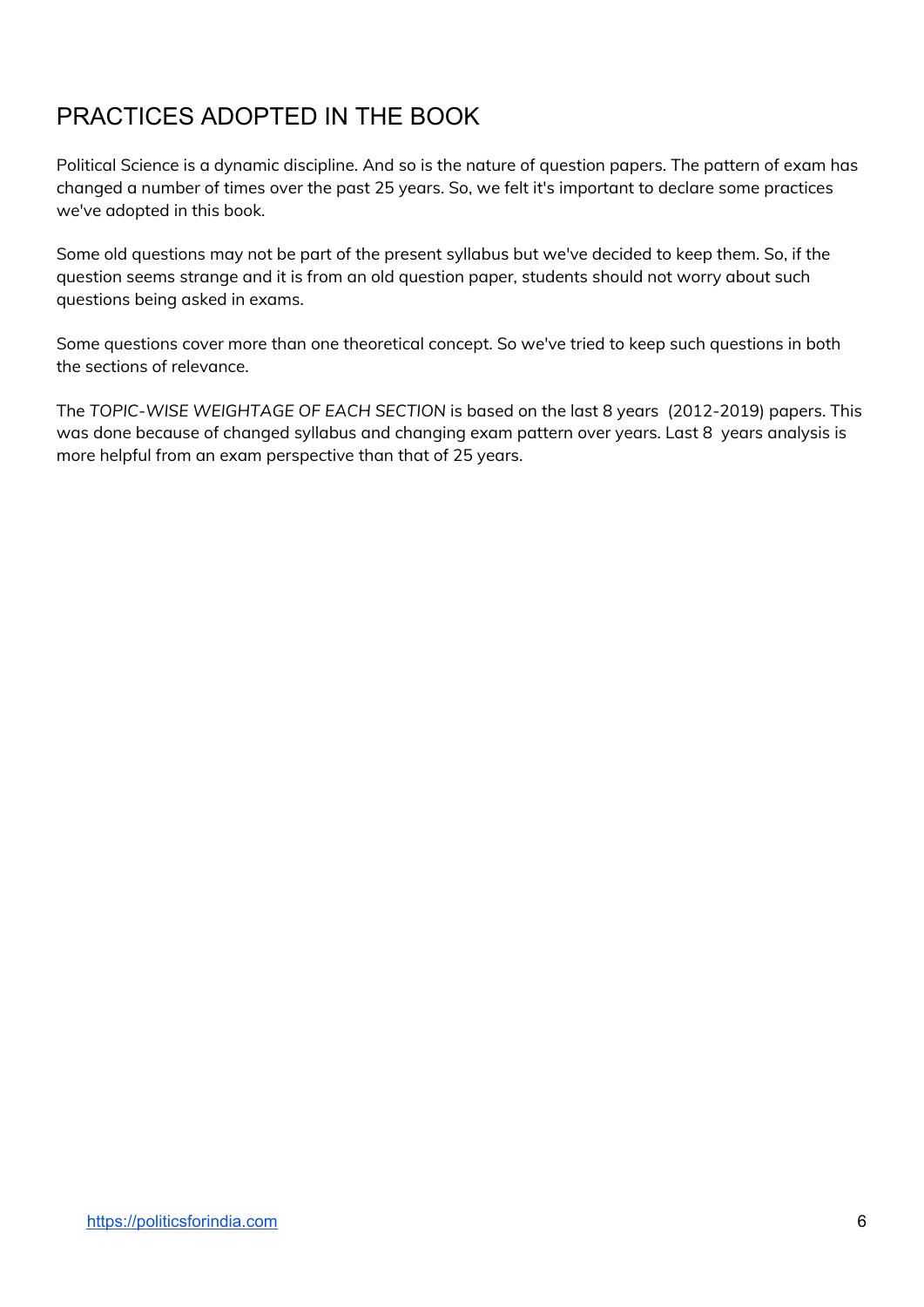#### UNDERSTANDING GRAPHS

Broadly speaking, all graph values can be categorized into 4 types.

- 1. High % in 2012-19, High % in 2018-19 Topic is very important from UPSC perspective and should be prepared thoroughly.
- 2. High % in 2012-19, Low % in 2018-19 If the topic has been sidelined in politics in general e.g. NAM, the trend will continue. If the topic is important in general (India Pak relations, Kautilya etc.), there is a very high chance of questions being asked on the topic in the coming exam.
- 3. Low % in 2012-19, High % in 2018-19 If the topic has come to prominence in recent past e.g. India-SEA relations, the trend will continue. If the topic is not important in general, the probability of questions being asked in the upcoming exam is low.
- 4. Low % in 2012-19, Low % in 2018-19

Topic is less important and unless something significant happens related to the topic, the trend will continue.

Also, please understand that this is a probabilistic model. The dynamic aspect always remains. *WE DO NOT ENCOURAGE YOU TO SKIP ANY TOPIC IN PREPARATION. THE PURPOSE OF THIS MODEL IS ONLY TO HELP STUDENTS SET PRIORITIES IN THEIR STUDIES.*

#### QUESTION CODE

eco**Question number** matic [2013/20m/250w/7 Year in which Word limit (if any Marks O was asked allotted to O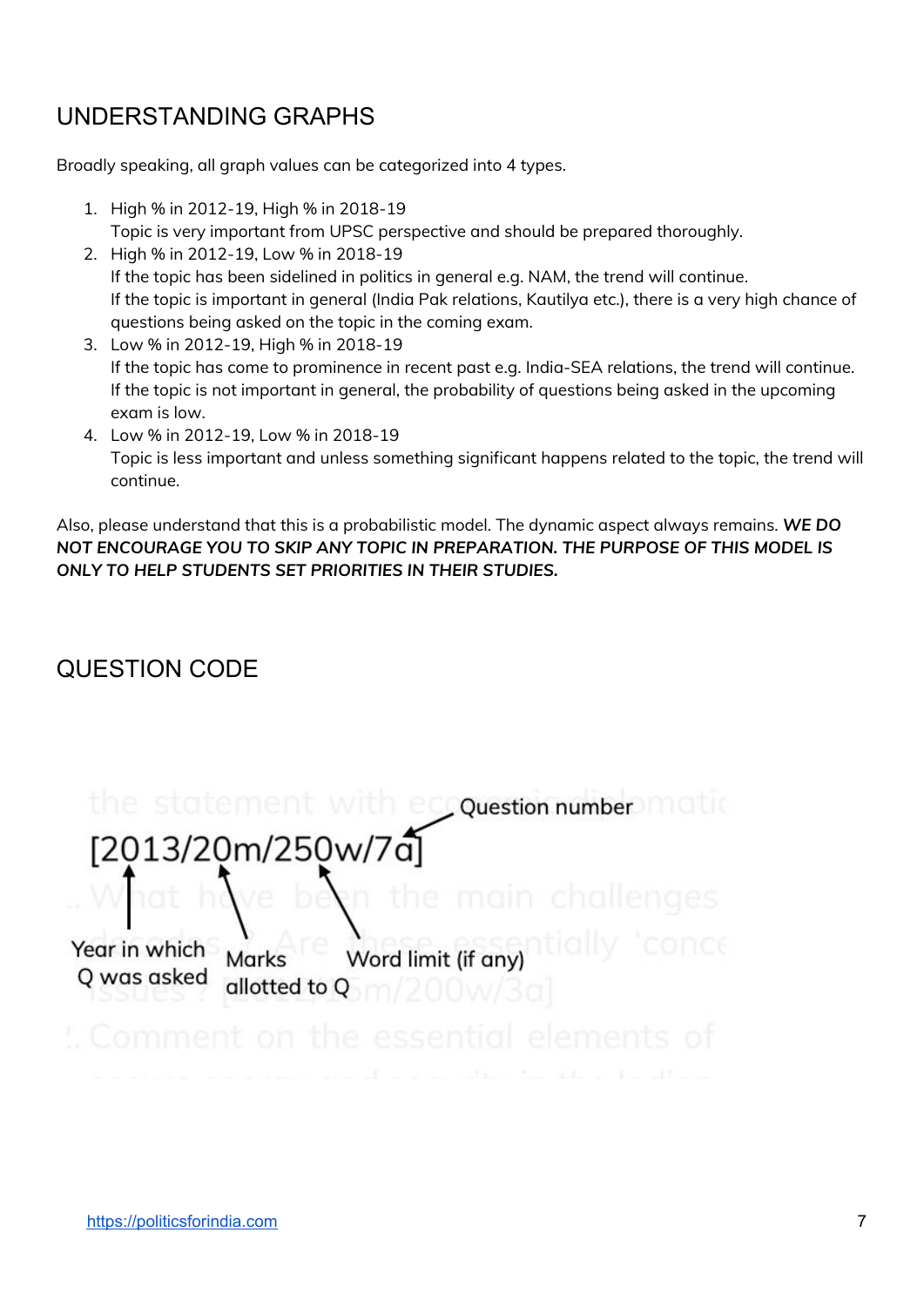#### COPYRIGHT INFORMATION

Published by Politics for India 2019. https://politicsforindia.com students@politicsforindia.com

Copyright (c) 2019, Politics for India.

All rights reserved. No part of this publication may be reproduced, distributed, or transmitted in any form or by any means, including photocopying, recording, or other electronic or mechanical methods, without the prior written permission of the publisher, except in the case of brief quotations embodied in critical reviews and certain other non-commercial uses permitted by copyright law.

Note: Due care and diligence has been taken while editing this book. Neither the author nor the publisher of the book hold any responsibility for any mistakes that may have inadvertently crept in. Publisher shall not be liable for any direct, consequential, or incidental damages arising out of use of the book.

*If you have any queries or suggestions, please mail us at students@politicsforindia.com.*

For complete notes of Political Science and International Relations optional, visit us at https://politicsforindia.com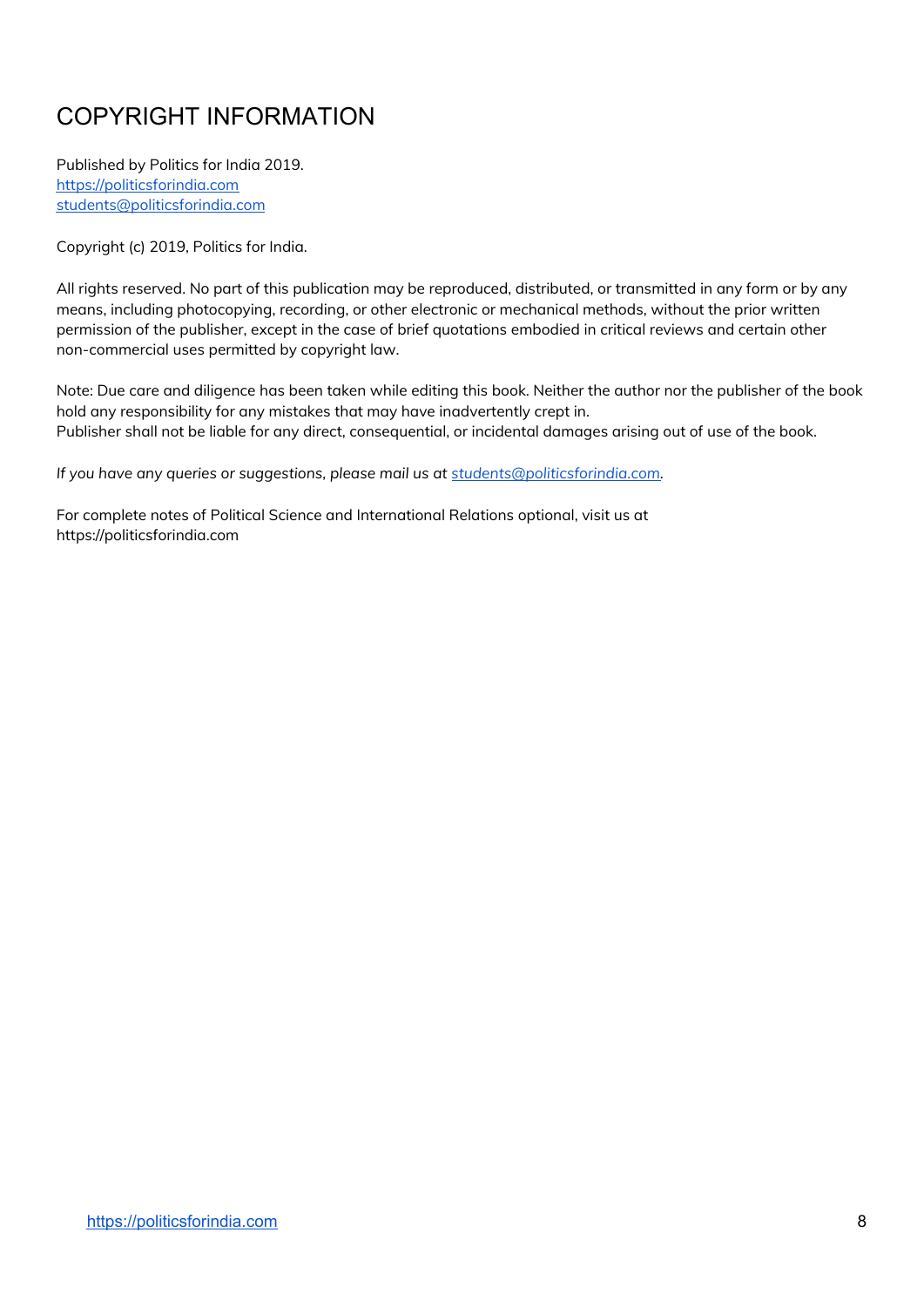#### Paper 1 Section A: Political Theory.



#### PSIR 1A: Political Theory

#### 1] POLITICAL THEORY: MEANING AND APPROACHES.

- 1. Comment on resurgence of political theory. [2019/10m/150w/1a]
- 2. Comment on the decline of Political Theory. [2018/10m/150w/1b]
- 3. Comment on the post behavioural approach. [2016/10m/150w/1b]
- 4. Comment: '...Political theory is not an escape mechanism but an arduous calling'. (John Plamanetz). [2014/10m/150w/1a]
- 5. Discuss the differences between normative and empirical theories of politics. [2012/12m/150w/1a]
- 6. Examine the significance of the behavioural revolution in politics. [2011/30m/2b]
- 7. 'Political Theory is, quite simply, man's attempt to consciously understand and solve the problems of his group life and organization. It is the disciplined investigation of political problems. Not only to show what a political practice is, but also to show what it means. In showing what a practice means, or what it ought to mean, political theory can alter what it is.' (Sabine). Comment. [2009/20m/200w/1a]
- 8. Explain the changing analytical perspectives in the development of political theory. [2008/60m/2]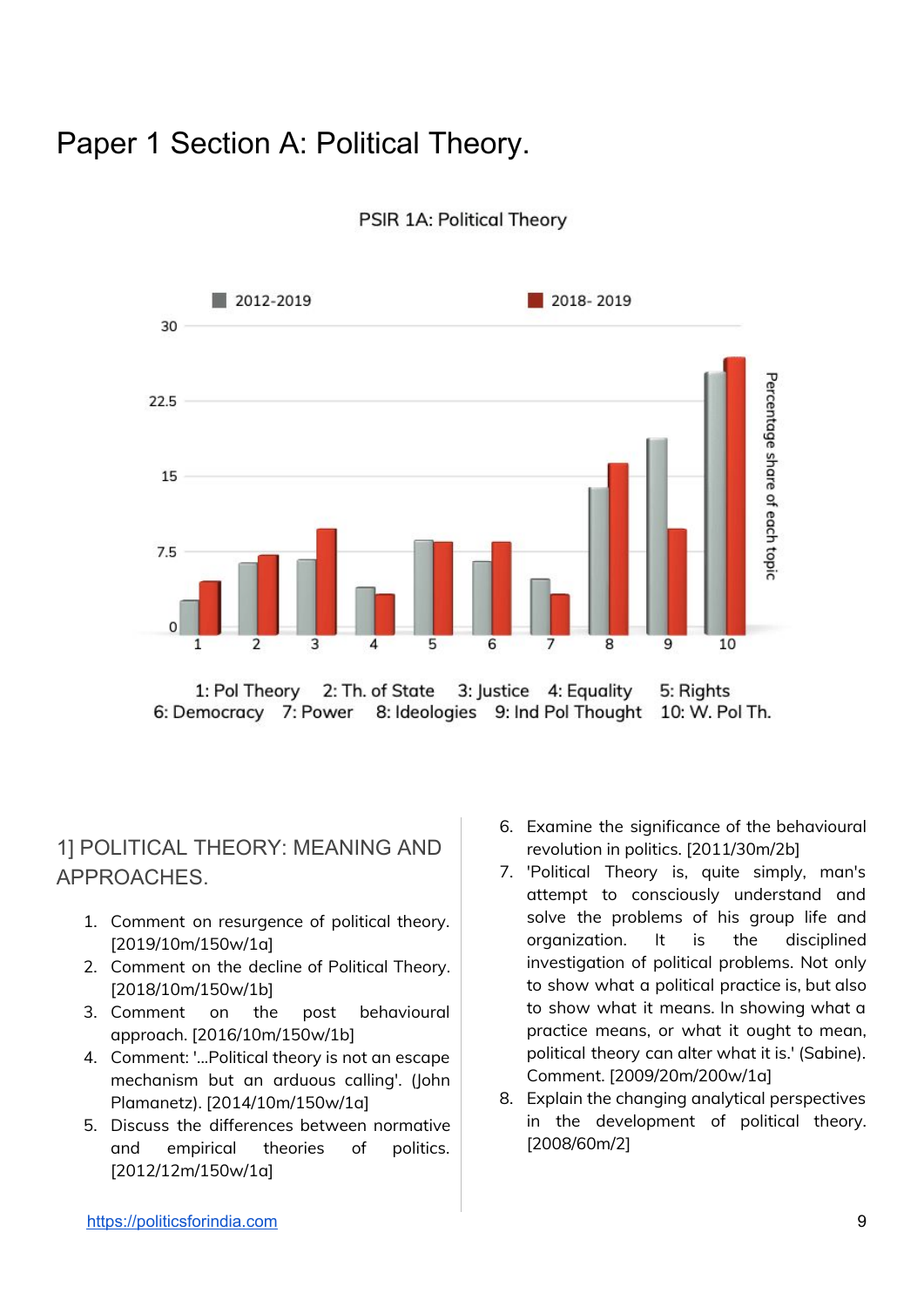- 9. Examine the arguments in the Normative vs Empirical debate in the study of political theory. [2002/60m/2]
- 10. Comment: Relevance of contextualist approach to the study of political theory. [2001/20m/200w/1a]
- 11. 'Post-behaviouralism is not a negation of the behavioural revolution but only its corrective'. How does it seek to raise the status of the discipline of Political Science. [2000/60m/3]
- 12. Critically evaluate and bring out the weakest aspects of behavioural and post-behavioural approaches to analysis of political systems. What measurable and quantifiable criteria are available in political science to evaluate political behaviour? [1999/60m/3]
- 13. What is meant by behavioural approach to politics? Is it a fool-proof approach? How far is it correct to say that the behavioural approach to political analysis appeared in order to counteract the Marxist approach? [1998/60m/2]
- 14. Discuss the basic assumptions of behaviouralism. In what way post-behaviouralism differs from behavioural theory? [1996/60m/2]
- 15. Examine the fact-value dichotomy in political science. To what extent has post-behaviouralism resolved the conflict in the dichotomy? [1995/60m/2]
- 16. Examine the place of 'obligation' in political theory. [1995/60m/4]

#### 2] THEORIES OF STATE

- 1. Write a short note on pluralist theory of the State. [2019/10m/150w/1b]
- 2. Critically examine the neoliberal theory of State. [2018/20m/250w/2a]
- 3. Comment on neoliberal perspective of the State. [2017/10m/150w/1b]
- 4. Discuss the feminist theory of the State. [2016/15m/200w/2b]
- 5. Examine the challenges to sovereignty of the State in the contemporary world. [2015/20m/250w/2a]
- 6. Discuss in what sense Marx's understanding of State can be considered as materialistic. [2013/15m/200w/3c]
- 7. What is meant by 'relative autonomy' of State in Marxist analysis? [2012/20m/250w/2a]
- 8. Make an assessment of the post-colonial understanding of State. [2011/30m/2a]
- 9. Evaluate Marx's instrumentalist approach to the State. [2010/30m/3a
- 10. Do you think that the modern nation-state has been declining in the wake of globalisation ? Justify your answer. [2010/30m/4a]
- 11. Critically examine Hamza Alvi's formulation of the 'Overdeveloped State'. [2009/60m/4]
- 12. 'State is the result of the irreconcilability of class antagonism'. (Lenin) . Comment. [2007/20m/200w/1c]
- 13. 'Because the society is federal, the authority must also be federal'. (Laski) . Discuss. [2007/20m/200w/1d]
- 14. Discuss the impact of globalisation on State Sovereignty. [2006/20m/200w/1c]
- 15. Comment: 'The discovery of Sovereign in a federal State is an impossible adventure'. (Laski) [2005/20m/200w/1c]
- 16. "Since society is federal, authority must be federal". (Laski). Comment. [2004/20m/200w/1d]
- 17. Comment: 'Will, not force, is the basis of the state'. (T H Green) [2002/20m/200w/1d]

#### 3] JUSTICE

- 1. Examine communitarian perspectives on justice. [2019/15m/200w/2b]
- 2. Comment on distributive justice. [2018/10m/150w/1c]
- 3. Analyse John Rawls' justification of discrimination to achieve the goals of justice. [2018/15m/200w/2b]
- 4. 'Rawls' theory of justice is both contractual and distributive'. Examine. [2017/20m/250w/2a]
- 5. Critically examine John Rawls argument for democratic equality. [2016/15m/200w/2c]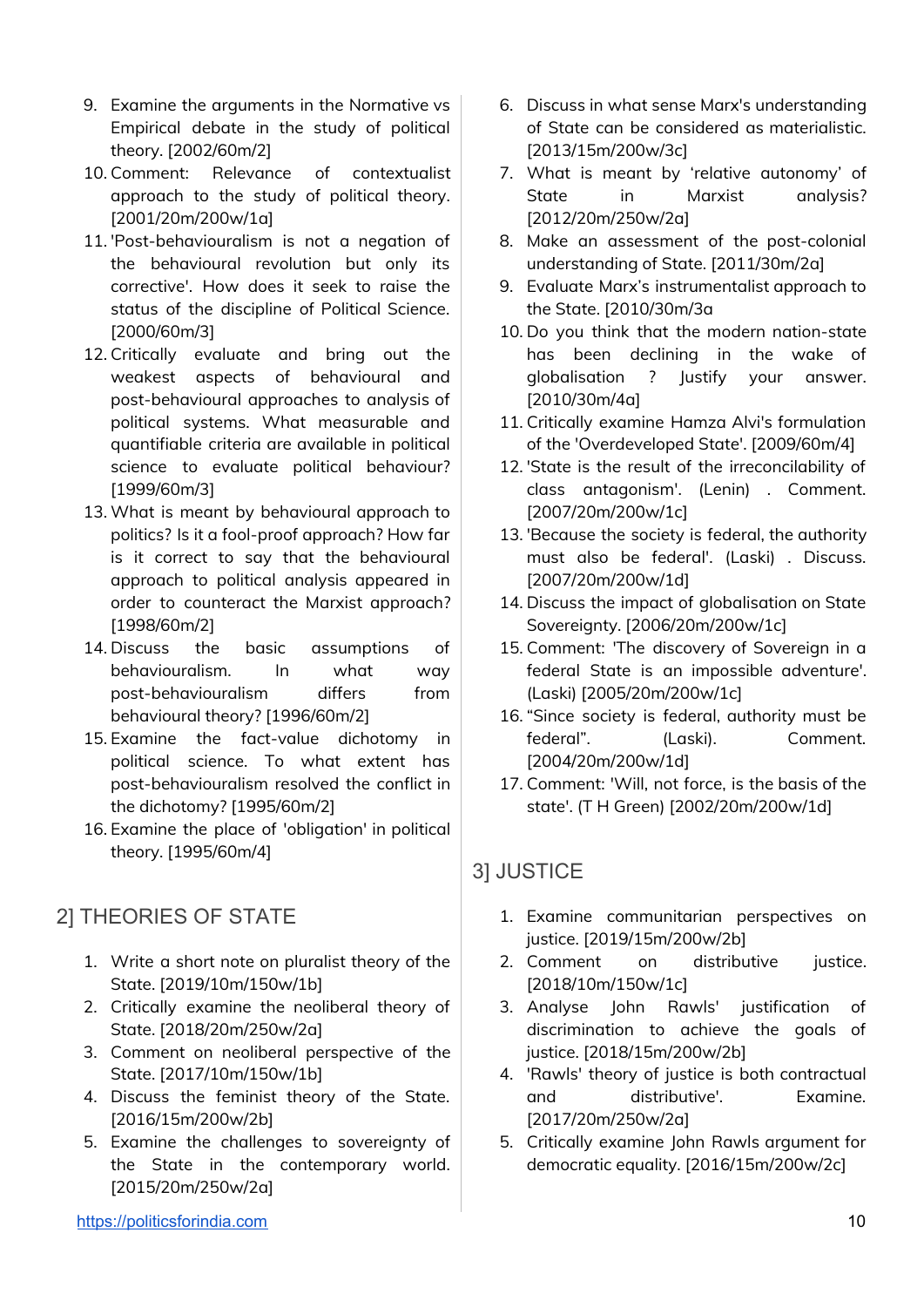- 6. Comment on difference principle in the Rawls theory of justice. [2015/10m/150w/1c]
- 7. Explicate the conception of justice in the critiques of communitarian theorists. [2014/20m/250w/3a]
- 8. Comment on 'Original position'. [2013/10m/150w/1b]
- 9. Write a short note on 'veil of ignorance.' [2010/15m/150w/1d]
- 10. To what extent does the Rawlsian goal of achieving social justice depend on an overarching consensus among cultural, religious and ideological groups? [2000/60m/4]
- 11. "We believe that as a matter of principle each number of society has an inviolability founded on justice". (Rawls). Comment. [1999/20m/200w/4c]

#### 4] EQUALITY

- 1. Equality means fair treatment rather than equal treatment. Comment. [2018/15m/200w/2c]
- 2. Comment on affirmative action. [2016/10m/150w/1c]
- 3. How is liberty a precondition for equality? Explicate the relationship between equality and liberty. [2014/15m/200w/3c]
- 4. Enumerate the differences between equality of opportunity and equality of outcome. [2012/12/150w/1b]
- 5. Why is 'affirmative action' important in provision of equal opportunity ? [2012/20m/250w/3c]

#### 5] RIGHTS

- 1. Discuss the doctrine of 'rights as trump'. [2019/15m/200w/4b]
- 2. What do you understand by three generations of human rights? [2018/20m/250w/3a]
- 3. What do you understand by multiculturalism? Discuss Bhikhu Parekh's

views on multiculturalism. [2017/20m/250w/3a]

- 4. The implementation of human rights is regarded as a matter of changing the conduct of states. Comment. [2016/15m/200w/3c]
- 5. Comment on the idea of Natural Rights. [2015/10m/150w/1a]
- 6. Analyse the relation between natural rights and human rights. [2013/20m/250w/3a]
- 7. Explain Berlin's notion of value pluralism. [2013/20m/250w/4a]
- 8. Examine the multicultural perspectives on rights. [2012/25m/300w/2c]
- 9. Critically examine the cultural relativist approach to human rights. [2010/30m/4b]
- 10. Explain as to why Jeremy Bentham dismisses the theory of natural right as 'nonsense upon stilts'. [2009/20m/200w/2b]
- 11. "Human rights are basic moral guarantees that people in all countries and cultures possess, simply because they are people." Explain the statement. [2008/60m/3]
- 12. Discuss the evaluation of the theories of human rights from natural rights to collective and environmental rights. [2002/60m/3]

#### 6] DEMOCRACY

- 1. Write a short note on Deliberative democracy. [2019/10m/150w/1d]
- 2. Comment on Substantive democracy. [2018/10m/150w/1d]
- 3. Critically examine MacPherson's views on democracy. [2018/15m/200w/3b]
- 4. Deliberative democracy does not have its salience without participation and Participatory democracy does not have its credence without deliberations. Comment. [2017/15m/200w/3b]
- 5. Explicate the features of representative democracy. [2016/15m/200w/4b]
- 6. Elaborate the difference between participatory and deliberative democracy. [2015/10m/150w/1d]
- 7. 'India has thrown up a form of judicial democracy that has no parallel anywhere else, and has nurtured a kind of civil society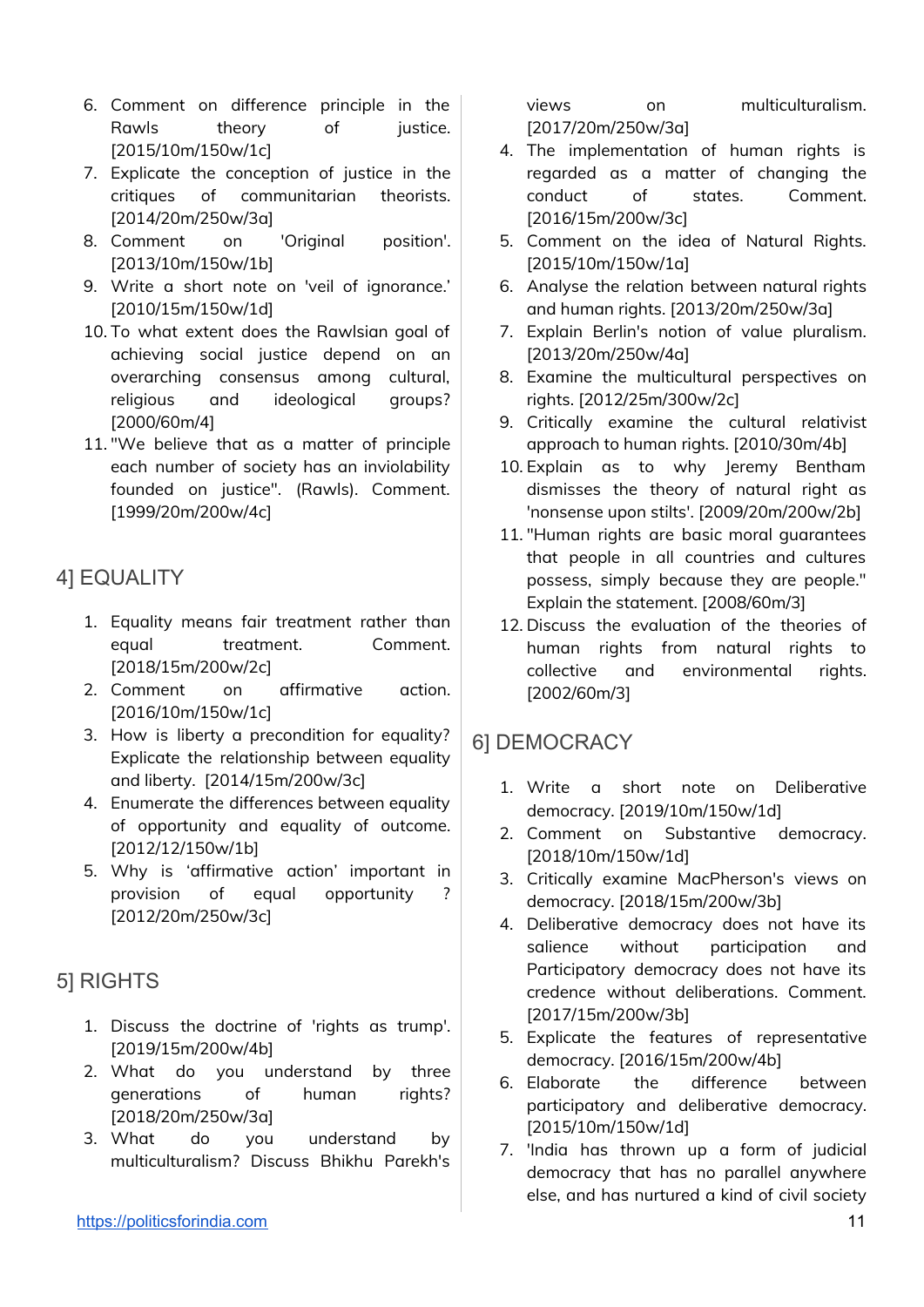that is uniquely its own'. (Bhikhu Parekh). Comment. [2014/10m/150w/1d]

- 8. Explicate the features of Deliberative democracy. [2014/15m/200w/4c]
- 9. Discuss the issues of debate in contemporary democratic theory. [2012/12/150w/1e]
- 10. Examine the Participatory Model of Democracy. [2011/30m/4b]
- 11. Discuss Robert Dahl's concept of deformed polyarchy. [2010/15m/150w/1b]
- 12. Assess the deliberative theories of democracy. [2010/30m/2a]
- 13. Political process in a country is merely the manifestation of political culture. Elucidate. [2007/60m/2]
- 14. Comment: 'The general will is not so much the will of the State as the will for the State'. (MacIver). [2006/20m/200w/1b]
- 15. 'Democratic theory presupposes self-determination, human rights and social justice'. Discuss this with particular reference to MK Gandhi. [2005/60m/3]
- 16. The modern pluralist democracies have posed a great threat to the fabric of nation state. Discuss [2000/60m/2]
- 17. Examine the nature and limits of the rights of Resistance and Revolution recognized in modern political theory. [1997/60m/3]
- 18. Discuss the philosophical basis of doctrine of popular sovereignty, and its significance for mankind. [1997/60m/4]

#### 7] POWER

1. Explain the relationship between power, authority and legitimacy. [2018/15m/200w/3c]

- 2. Distinguish between power and authority. [2015/15m/200w/3c]
- 3. Discuss the 'crisis of legitimacy' in capitalist societies. (Habermas). [2015/20m/250w/4a]
- 4. Examine the conditions that are required for the maintenance of legitimacy in modern societies. [2014/15m/200w/2b]
- 5. Distinguish between the concepts of legitimacy and hegemony. [2012/20m/250w/3b]
- 6. Attempt a Comparative examination of the views of Marx and Weber on 'Power'. [2011/30m/4a]
- 7. Comment: "Power flows throughout the system like blood in the capillaries of our body." (Foucault) [2010/15m/150w/1a]
- 8. Discuss 'politics as a power' concept. [2008/20m/200w/1a]
- 9. 'In so far as national events are decided, the power elite are those who decide them'. (C Wright Mills). Discuss. [2002/20m/200w/1c]
- 10. Write a short note on Polyarchy. [2001/20m/200w/1b]
- 11. Discuss the Constitution as a power map. [2001/20m/200w/1d]
- 12. Distinguish power from authority. How does reliance on authority affect the nature of power? [1996/60m/4]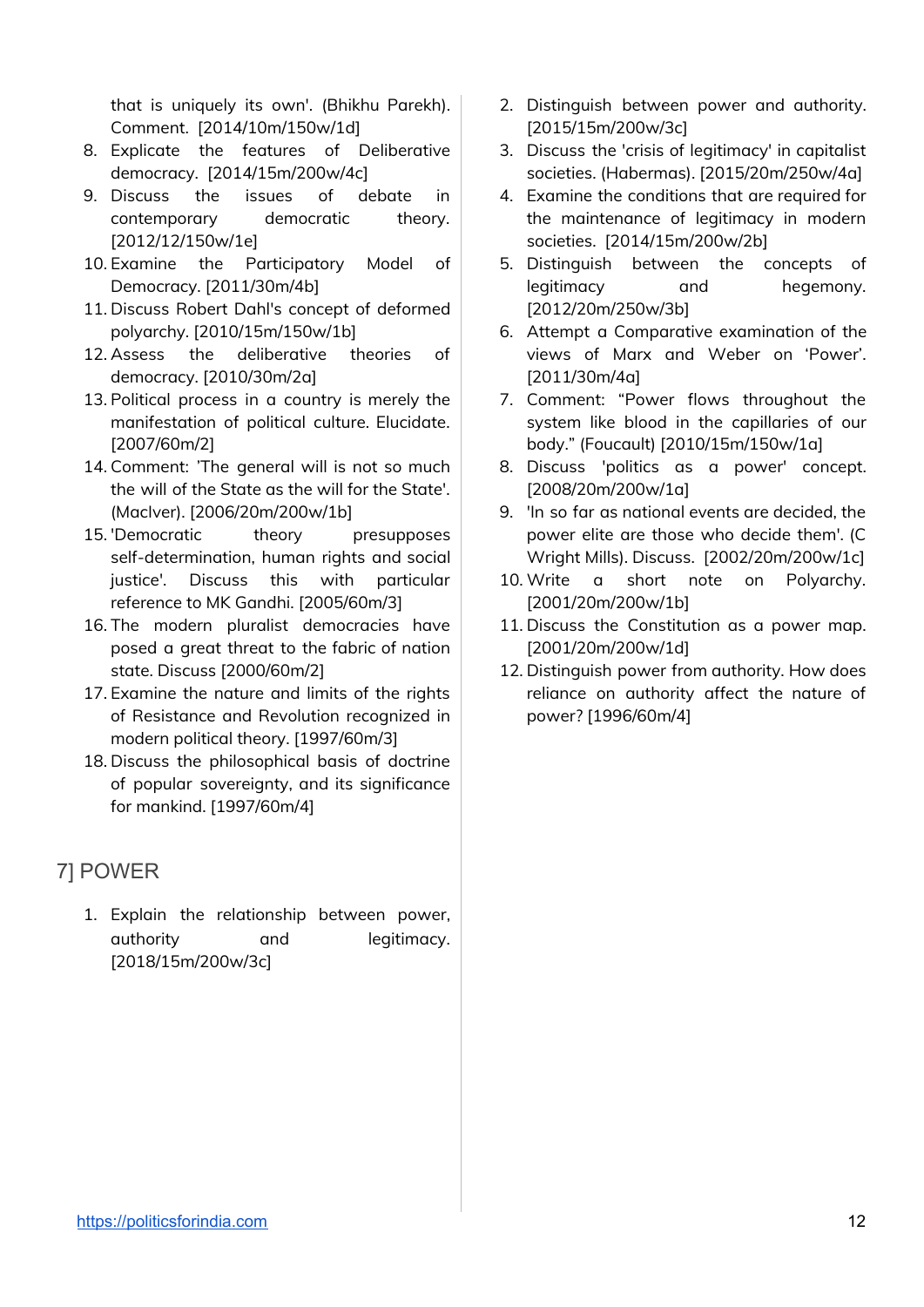

#### Topic 8: Ideologies

8.1: Liberalism 8.2: Socialism 8.3: Marxism 8.4: Fascism 8.5: Gandhism 8.6: Feminism 8.7: Postmodernism 8.8: End of Ideology \* All questions related to Gandhism have been put under 9.6] MK Gandhi

#### 8.1] LIBERALISM

- 1. Compare negative and positive concepts of liberty. [2019/15m/200w/2c]
- 2. The political ideology of Globalisation is neoliberalism. Comment. [2016/20m/250w/2a]
- 3. Discuss the communitarian critique of liberalism. [2013/20m/250w/2a]
- 4. Comment on the proposition that liberal constitutionalism precedes liberal democracy. [2009/20m/200w/2c]
- 5. Do you agree with the view that liberal theories are based on atomism, whereas communitarians have a social thesis? Present your line of argument. [2005/60m/2]

#### 8.2] SOCIALISM

- 1. Define socialism. Discuss the salient features of Fabian socialism. [2017/15m/200w/2c]
- 2. Discuss the key features of pre-Marxist socialist theory. [2015/15m/200w/2b]
- 3. Comment on the view that 'socialism in the 21st century may be reborn as anti-capitalism'. [2014/20m/250w/2a]
- 4. 'Socialism is a much used hat, whose original shape no one can define'. (CEM Joad). Comment. [2009/20m/200w/1d]
- 5. Analyse the post-Marxian developments in socialist thought. [1995/60m/3]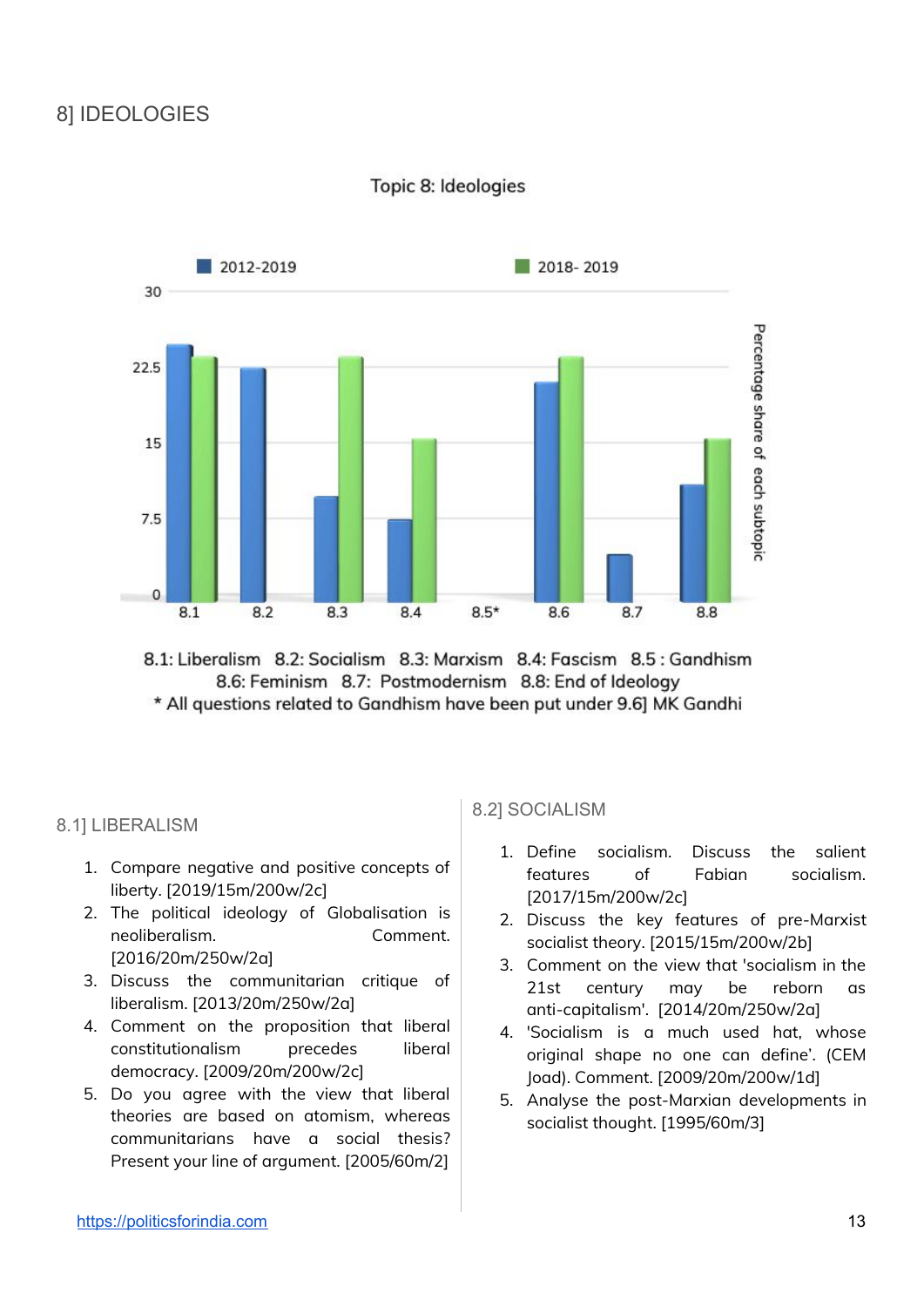## Paper 2 Section A: Comparative Political Analysis and International Politics



PSIR 2A: Comparative Political Analysis and International Politics

1: Comp Pol. 2: State in Comp. Persp. 3: Politics of Part. & Represnt. 4: Globalzn 5: Approaches. to study IR 6: Key Concepts in IR 7: Changing Int. Pol Order 8: Evolutn of Int. Eco. Sys. 9. UN 10. Regionalization 11. Contemp. Concerns

# **Visit https://products.politicsforindia.com to buy complete book**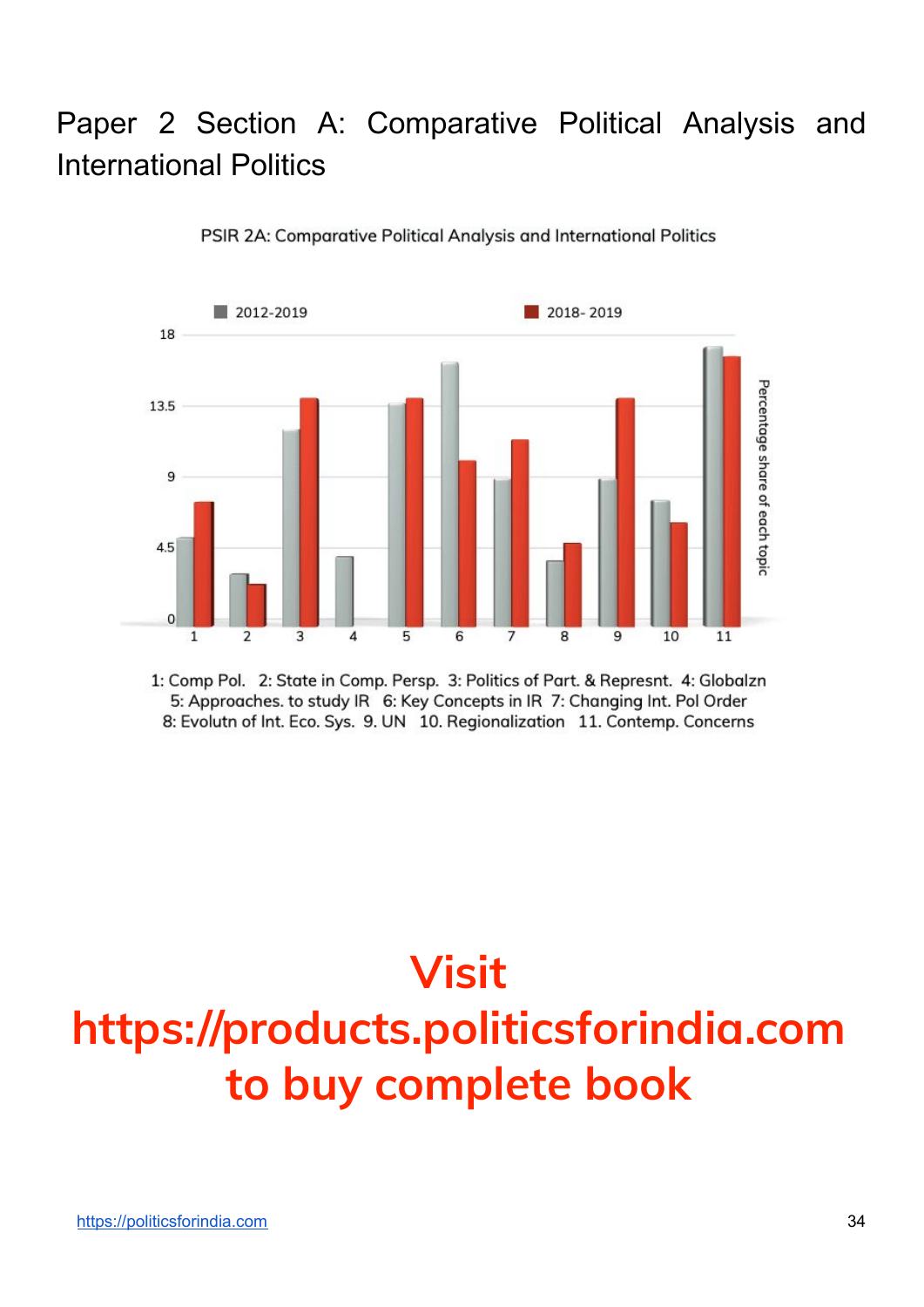#### 1] COMPARATIVE POLITICS

- 1. Examine the significance of the comparative method in political analysis. Discuss its limitations. [2019/20m/250w/2a]
- 2. Describe the changing nature of comparative politics. Briefly explain the Political Economy approach to the study of comparative politics. [2018/10m/150w/1a]
- 3. Explain the Political-Sociological approach in the field of comparative politics and discuss its limitations. [2017/10m/150w/1a]
- 4. Critically examine the Marxist aspect of Political Economy approach to the study of comparative politics. [2016/10m/150w/1a]
- 5. Which are the major approaches of comparative politics? Explain in brief, the Political Economy approach to the study of comparative inquiry. [2015/10m/150w/1a]
- 6. Discuss David Easton's model of systems analysis. [2015/15m/200w/paper 1/4c]
- 7. "Examining political phenomena through a process of cross-global investigation has become the fundamental function of Comparative Politics." Discuss. [2012/12/150/1a]
- 8. Elucidate the transdisciplinary nature of modern comparative politics and identify the contributions of political sociologists towards this goal. [2012/15m/200w/3d]
- 9. "Structural-functional approach to political analysis focuses more on status quoism, and less on change." Elucidate. [2011/30m/3]
- 10. How is the modern comparative politics approach different from the traditional legal-institutional approach? [2010/20m/200w/1a]
- 11. How does comparative political sociology help in understanding the socio political process of different countries of the world ? [2008/20m/200w/1c]
- 12. Examine the relevance of the Political Economy approach to the study of comparative politics. [2007/20m/200w/1a]
- 13. Write a short note on input-output functions of the political system. [2006/20m/200w/1b]
- 14. Do you agree with the view that Political culture of a society is a highly significant aspect of the Political System? Give reasons in support of your answer. [2006/60m/3]
- 15. Critically evaluate the nature of the capitalist model of development and its usefulness and limitations for developing countries. [2005/60m/3]
- 16. Comment on the importance and limitations of the Political Economy Approach. [2004/20m/200w/1a]
- 17. Discuss the structural-functional analysis of politics. [1998/60m/6]

#### 2] STATE IN COMPARATIVE PERSPECTIVE

- 1. Describe the changing nature of state in the developing societies in the context of inclusive growth in the 21st century. [2018/10m/150w/1b]
- 2. A combination of internal pressure (ethnic and regional forces) and external threats (EU, UN, TNC, global market etc.) has produced what is commonly referred to as a 'crisis of the nation state'. Elaborate. [2016/10m/150w/1e]
- 3. Do you subscribe to the view that the modern constructs of the state and politics are pre-eminently Eurocentric and not indigenous and appropriate for the analysis of non-western societies? [2015/10m/150w/1b]
- 4. Minimal state ensures maximum of individual liberty. Examine the concept of minimal state. [2013/15m/200w/8b]
- 5. "Nations and States have become virtually synonymous." Elucidate. [2012/15m/200w/7c]

#### 3] POLITICS OF REPRESENTATION AND PARTICIPATION

1. Explain the reasons for low voter turnout in democratic countries with suitable examples. [2019/15m/200w/2b]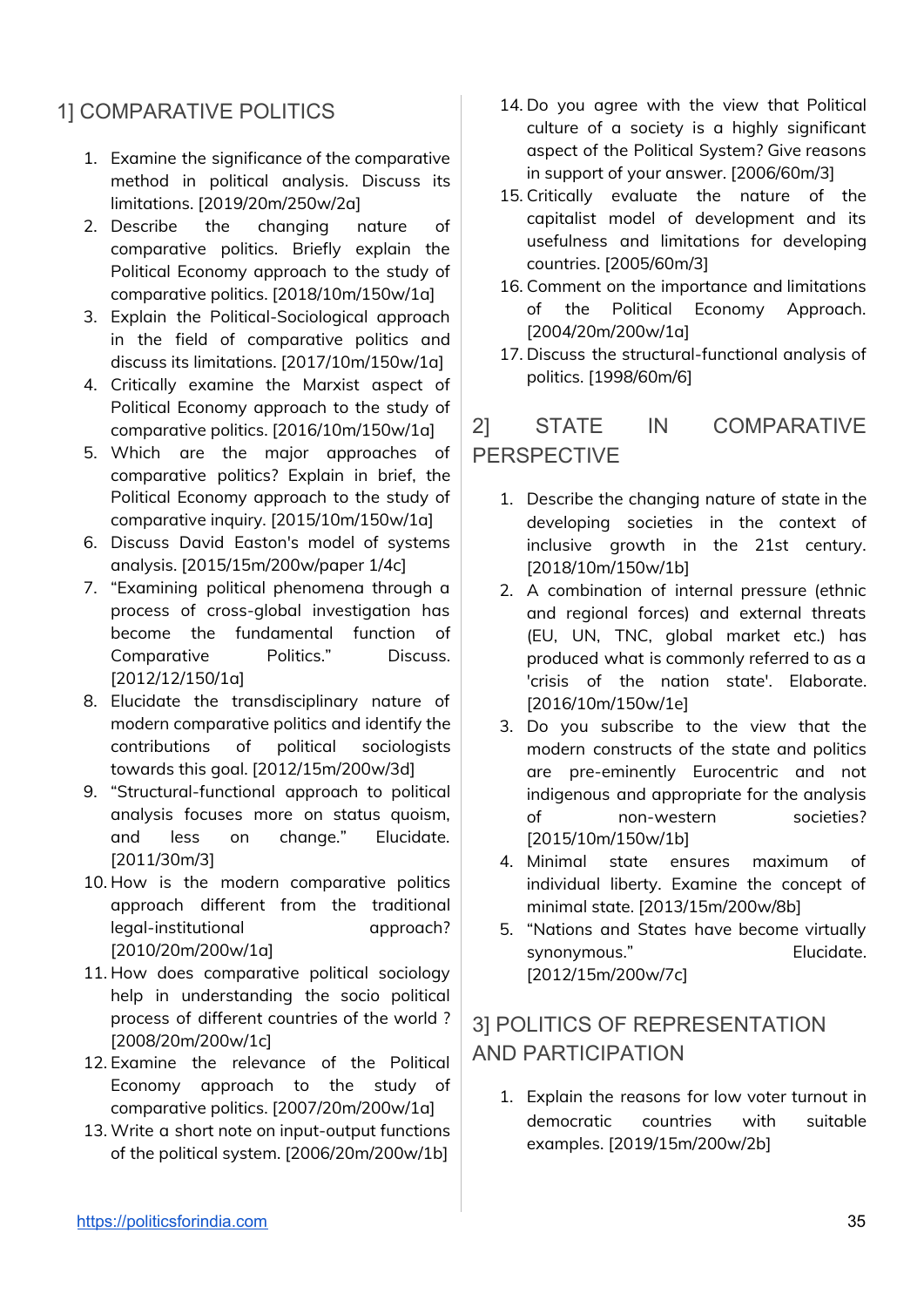### Previous Year Question Papers [1995 -2019]

#### Year 1995

Paper 1 Section A

- 1. Comment on any three of the following in about 200 words each:  $(20 \times 3 = 60)$ 
	- a. Rule of law is better than the rule of men (Aristotle).
	- b. The end of every man is continued success in obtaining those things which he, from time to time, desires (Hobbes).
	- c. Punishment should be preventive and corrective rather than retaliatory (Bentham).
	- d. The worth of a state, in the long run, is the worth of the individuals composing it (J S Mill).
- 2. Examine the fact-value dichotomy in political science. To what extent has postbehaviouralism resolved the conflict in the dichotomy? (60)
- 3. Analyse the post-Marxian developments in socialist thought. (60)
- 4. Examine the pace of obligation in political theory. (60)

Paper 1 Section B

- 5. Comment on any THREE of the following in about 200 words each:  $(20 \times 3 = 60)$ 
	- a. Representative bureaucracies
	- b. Ethnic separatism
	- c. Creamy Layer and social justice
	- d. Politics of terrorism
- 6. The function of a legislature is not merely making of laws. What other functions are expected of a modern legislature? (60)
- 7. Bring out the linkages between political culture and civic culture with special reference to India. (60)
- 8. Illustrate from contemporary Indian experience the theory of circulation of elites. (60)

Paper 2 Section A

- 1. Comment on any three of the following in about 200 words each:  $(20 \times 3 = 60)$ 
	- a. Agenda before NAM
	- b. Role of Ideology in International Relations
	- c. OAU and conflicts in Africa
	- d. Role of International Law in international cooperation.
- 2. The traditional principle of sovereignty which plays a central role in the foreign policies of all states, is now increasingly counteracted by the growing facts of interdependence\_\_\_\_ Discuss. (60)
- 3. From the start, the United Nations has become a microcosm of world policies, with developments within the institution tending to mirror the atmosphere and happenings outside its walls. Comment. (60)
- 4. Analyse the unjust and hegemonic aspects of the existing international economic order and the factors which perpetuate such an order. (60)

#### Paper 2 Section B

- 5. Comment on any THREE of the following in about 200 words each:  $(20 \times 3 = 60)$ 
	- a. India and the WTO
	- b. Council for Security Cooperation in Asia pacific
	- c. Russia and NATO
	- d. Economic determinants of Chinese foreign policy.
- 6. Examine the issues raised in the context of renewal of NPT both by its advocates and its critics. (60)
- 7. It is said that India bashing by its neighbouring countries is directly or indirectly linked to their internal social conflicts. Explain with the help of development of Indo-Pak and Indo- Sri Lankan relations. (60)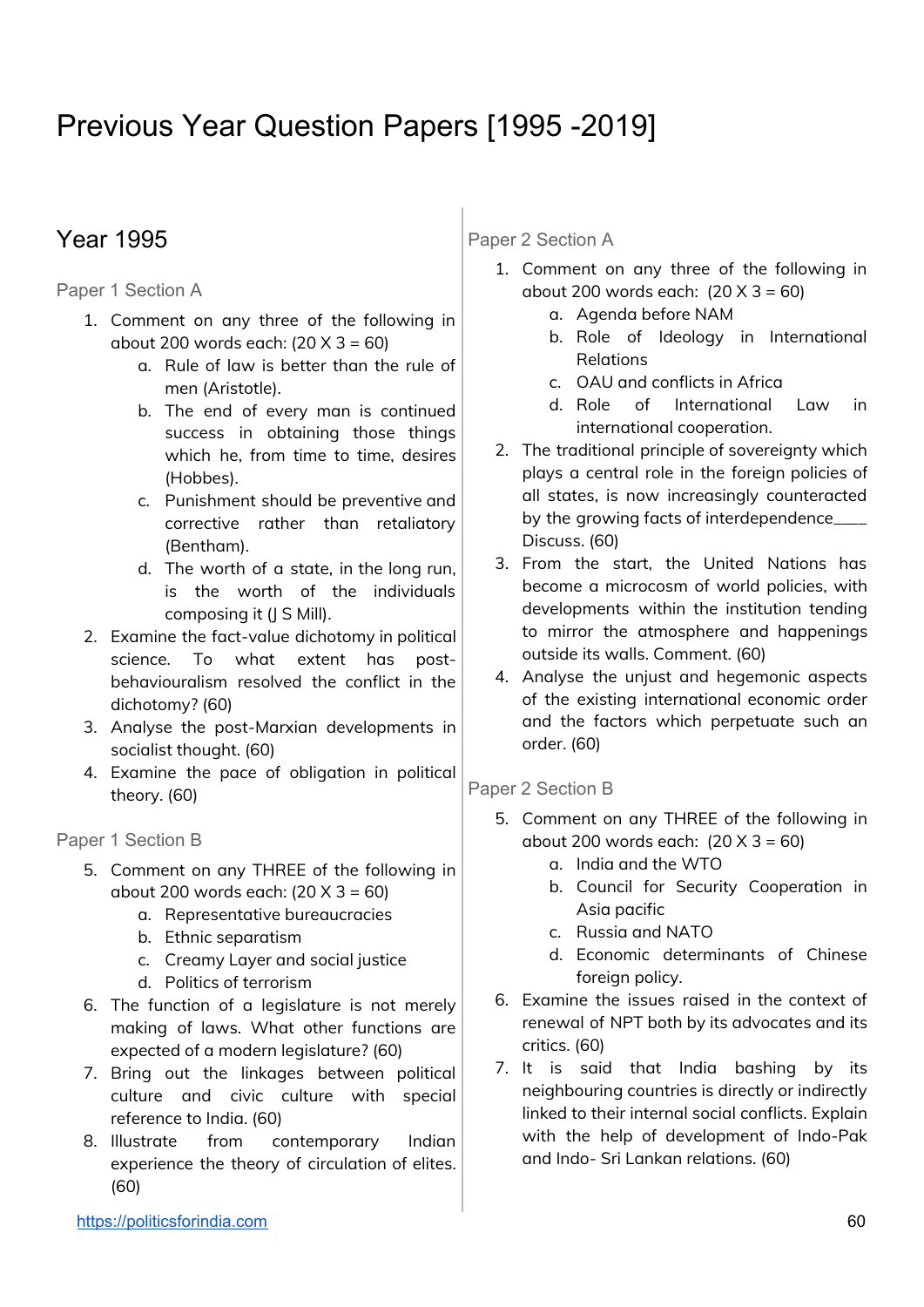8. What, in your option, is the objective of the US policy in South Asia-status quo or peaceful change? Examine the strategies adopted by Washington in this regard. (60)

#### Year 1996

Paper 1 Section A

- 1. Comment on any three of the following in about 200 words each:  $(20 \times 3 = 60)$ 
	- a. Slavery is natural and beneficial both for the master and the slave (Aristotle).
	- b. No man can be deprived of his property without his consent (Locke).
	- c. The worth of a State, in the long run, is the worth of the individuals composing it (J. S. Mill).
	- d. Contradiction is the very moving principle of the world (Hegel).
- 2. Discuss the basic assumptions of behaviorism. In what way post-behaviouralism differs from behavioural theory? (60)
- 3. It is hard indeed to turn the Lockean doctrine into any kind of unqualified democratic theory (Mcpherson). Discuss. (60)
- 4. Distinguish power from authority. How does reliance on authority affect the nature of power? (60)

Paper 1 Section B

- 5. Comment on any THREE of the following in about 200 words each:  $(20 \times 3 = 60)$ 
	- a. Proportional representation
	- b. Swadeshi movement
	- c. Kesavananda Bharati Case
	- d. Co-operative federalism
- 6. The roots of India's growing problems of governability are more political than socioeconomic, that is, they are located in India's political structure. Discuss. (60)
- 7. Examine in the light of India's experience the Weberian concept of Charismatic leadership. (60)
- 8. Analyse the problems of nation building in India. (60)

#### Paper 2 Section A

- 1. Comment on any three of the following in about 200 words each:  $(20 \times 3 = 60)$ 
	- a. Role of idiosyncratic factors in foreign policy
	- b. Technology and state sovereignty over water resources
	- c. Intellectual Property Rights and free world trade
	- d. US role in the OAS
- 2. Realism as an approach to international relations helps to explain why states fight and threaten each other, but it is less effective in explaining much of the cooperative behaviour we see\_\_\_\_ Comment. (60)
- 3. Judged from the past, the UN does not hold much promise to free the Third World from the clutches of neo-imperialism. Elucidate. (60)
- 4. Although transnationalism is an important force in contemporary world politics, it is premature to speak of the demise of the nation-state, given the continued attachment to nationalism felt throughout the world. In the light of this statement, discuss the role of nation state as an actor in international relations. (60)

#### Paper 2 Section B

- 5. Comment on any THREE of the following in about 200 words each:  $(20 \times 3 = 60)$ 
	- a. India's claim to a permanent seat in the Security Council
	- b. Hammas and peace in West Asia
	- c. Prospects of a free trade area in South Asia
	- d. Islamic factor in Indo-Pak relations.
- 6. Examine the changes in China's India policy in the 1990s. Do you attribute these changes to the altered global environment or to the domestic factors? (60)
- 7. Russian foreign policy is described as the tyranny of the weak. Explain how judiciously Russia has made use of her weakness vis-a-vis the West and USA. (60)